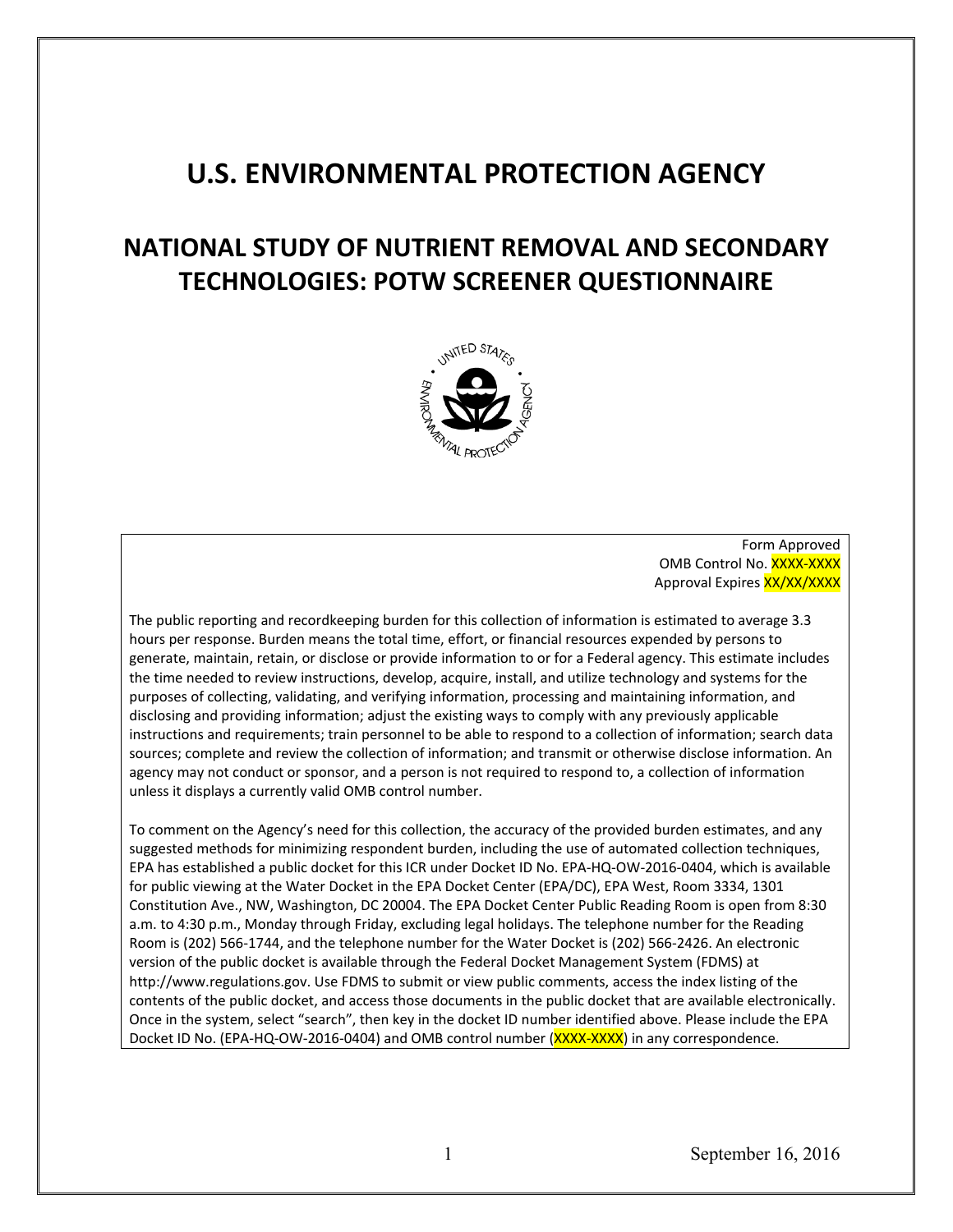### **INTRODUCTION, PURPOSE, AND AUTHORITY**

 entering the nation's waters has increased significantly. The levels of nutrients pollution have publicly owned treatment works (POTWs), as defined under 40 CFR section 403.3(q). As part of waters. Over the last 50 years, the amount of nitrogen and phosphorus (a.k.a., nutrient) pollution degraded quality of drinking water sources and environmental water quality. Nutrient pollution also appears to provide a chemical platform for the growth of harmful algal blooms (HABs) which can release cyanotoxins. Nutrients have the potential to become one of the costliest and most challenging environmental problems we face. States must respond to local water quality issues, and will need a variety of tools and resources to sustain progress in reducing nutrient pollution. The United States Environmental Protection Agency (EPA) is collaborating with states to reduce nutrient pollution. To support this goal, EPA's Office of Water is conducting a nationwide study to evaluate the nutrient removals and related technology performance by different types of this study, EPA will share statistically representative data on the profile and performance of POTWs across the country. The study will be conducted in phases, allowing for interactions with stakeholders and experts in each phase. To begin that process, EPA needs to update and supplement existing information on the universe of POTWs in the U.S., along with some basic characteristics of those POTWs. EPA is conducting this first screener as a census to fully characterize the universe of POTWs in the U.S. By collecting updated POTW identification and characterization data, a more complete industry profile that does not exist in any other known database will be developed to allow for future data collection based on a statistically valid methodology. Future data collection would evaluate nutrient loadings by all types of POTWs, performance of nutrient reduction technologies and operational strategies at facilities with secondary treatment or equivalent, and identify alternatives to implementing full biological nutrient removal (BNR) to support the reduction of nutrient loadings discharged into the nation's

This survey is being conducted under the authority of Section 308 of the Clean Water Act (Federal Water Pollution Control Act, 33 U.S.C. Section 1318). **All facilities that receive this questionnaire must respond within 30 days of receipt**. Failure to respond, late filing, or failure to comply with the instructions may result in fines, civil penalties, and other sanctions, as provided by law.

# **COMPLETION OF THE QUESTIONNAIRE**

 consists of 24 questions to collect information on POTW identification, outfall identification, and POTW operations and treatment characteristics. Respondents will be required to complete EPA's Office of Water, Office of Science and Technology, will administer the questionnaire as a census to all known POTWs in the United States that discharge wastewater. The questionnaire and submit an electronic version of the questionnaire.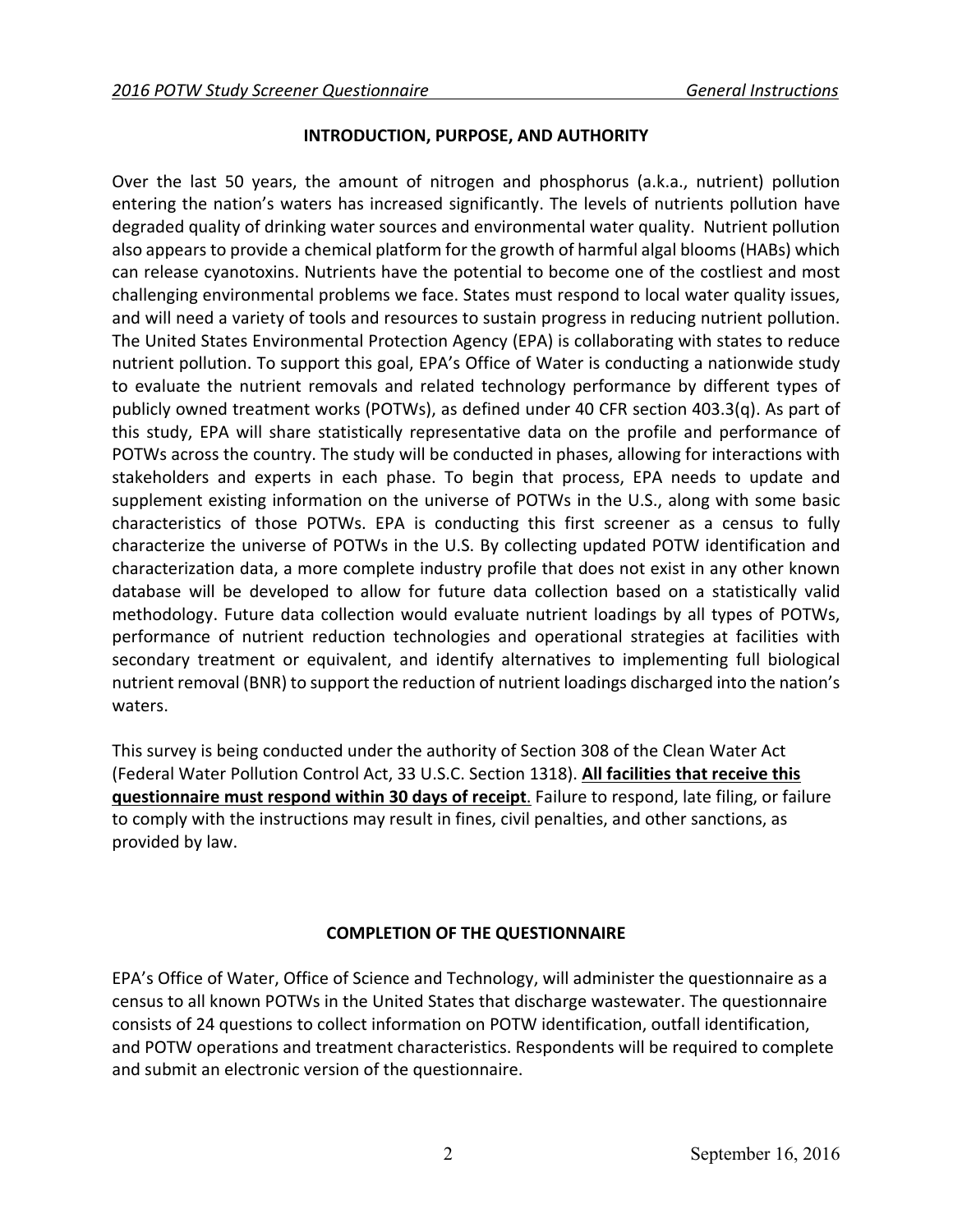"Supporting Statement – National Study of Nutrient Removal and Secondary Technologies: EPA will use the technical data collected in this survey to develop an industry profile of POTWs, including information on location, size of operation, types of wastewater collected, types of treatment technologies in use, and nutrient characteristics. For detailed information on how EPA plans to use these data obtained from each of the questions, see the document titled POTW Study Screener Questionnaire for the U.S. Environmental Protection Agency" at EPA Docket ID No. (EPA-HQ-OW-2016-0404). You can also learn more about the study, generally, at https://www.epa.gov/eg/national-study-nutrient-control-and-water-treatment-technologies.

# **EPA requests information for calendar year 2016.**

The questionnaire should be completed by personnel knowledgeable about the information requested. An official or designee responsible for directing or supervising the response to the questionnaire must certify that the information submitted is, to the best of their knowledge and belief, accurate and complete. See the instruction below for completing the web-based questionnaire and the certification statement.

**Keep a copy of the completed questionnaire.** EPA will review the information submitted and may request your cooperation in answering follow-up questions, if necessary, to complete our analyses.

 POTW at 40 CFR section 403.3(q). A POTW is defined under 40 CFR section 403.3(q) as EPA's intent for this census is to receive a completed questionnaire for each POTW defined as a

"a treatment works as defined by section 212 of the Act, which is owned by a State or municipality (as defined by section 502(4) of the Act). This definition includes any devices and systems used in the storage, treatment, recycling and reclamation of municipal sewage or industrial wastes of a liquid nature. It also includes sewers, pipes and other conveyances only if they convey wastewater to a POTW Treatment Plant."

EPA used information from multiple data sources to identify the POTWs to receive this questionnaire. However, EPA's efforts to compare and consolidate these data sources may have resulted in

(1) a recipient with a single treatment works receiving multiple questionnaires (duplicate questionnaires);

(2) a recipient with multiple treatment works within the same jurisdiction receiving too few questionnaires (multiple treatment works represented in the database by a single identifier), or;

(3) a recipient that was incorrectly identified as a treatment works.

 consider factors such as (1) whether the influent to the treatment works is fed by a single, In assessing whether your facility consists of a single or multiple treatment works, please combined collection system, (2) whether all influent is managed using the same series of devices and systems, and (3) whether all of the treatment works involved fall under the same jurisdiction. As guidance, an example of a single treatment works is a facility that receives wastewater from a single collection system with all wastewater receiving the same treatment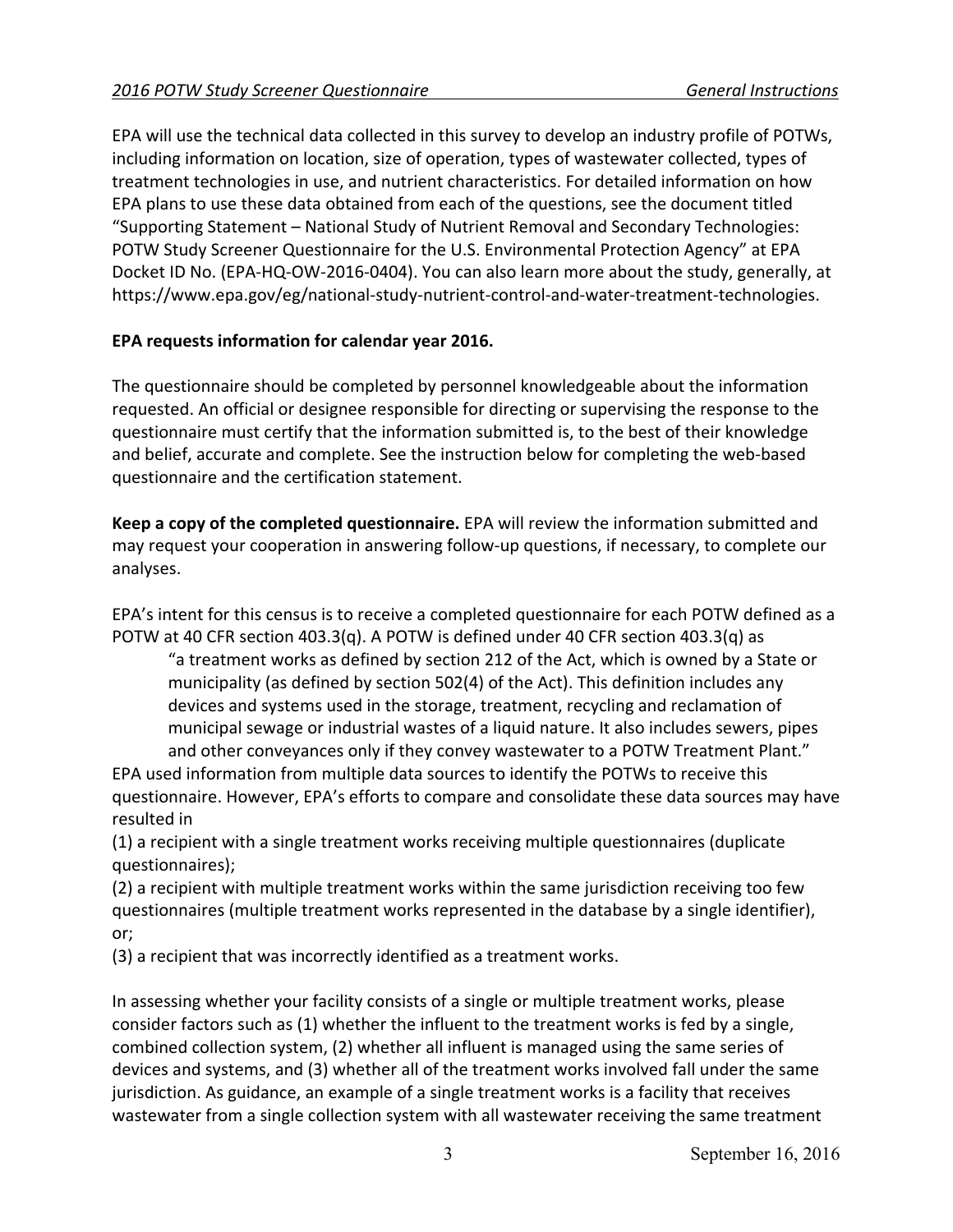combined for discharge). See example diagrams below. You may also contact EPA's helpline for (includes treatment by parallel, identical treatment trains). An example of multiple treatment works is a facility that receives wastewater from multiple municipalities with each municipality operating a separate collection system that feeds into a separate treatment system (regardless of whether the treatment systems are identical or whether treatment system effluents are additional guidance and instruction.



 **Figure 1. Example Treatment Works Configurations** 

Duplicate questionnaires. If you received multiple questionnaires for the same treatment works, identify the duplicate questionnaire(s) and select the 'Duplicate questionnaire' opt-out response to Question 1 for that questionnaire.

Multiple treatment works. If you received too few questionnaires for your facility with multiple treatment works that fall under the same jurisdiction, decide which of your treatment works is missing a questionnaire. Refer to the **INSTRUCTIONS FOR COMPLETING THE QUESTIONNAIRE**  for direction on how to complete multiple questionnaires.

 appropriate response to Question 2 for that questionnaire. Incorrectly identified. If you received a questionnaire and you are a federally or privately owned treatment works, or if your facility functions exclusively as a dedicated flow control entity such as a Combined Sewer Overflow (CSO) or a Sanitary Sewer Overflow (SSO) facility, select the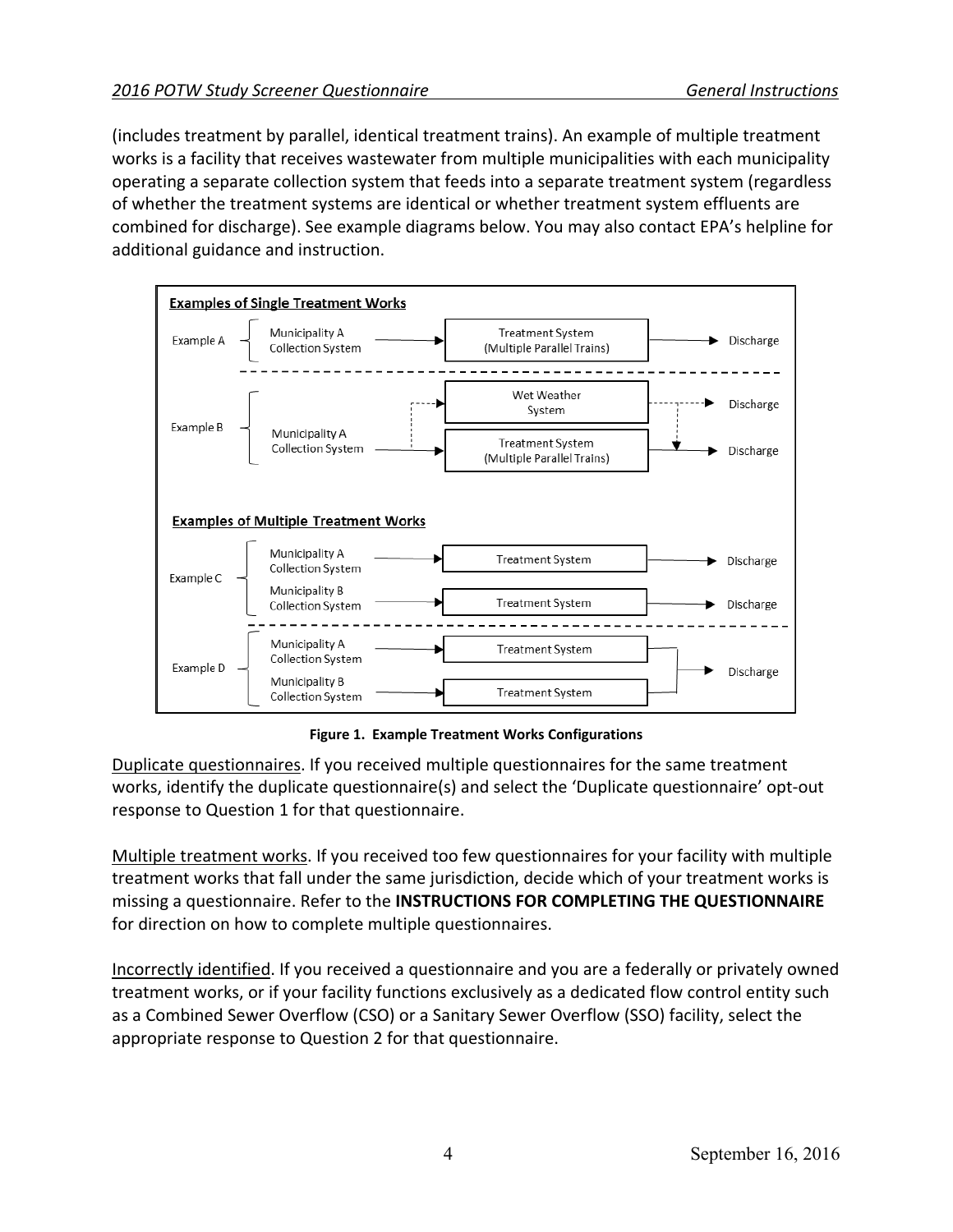### **ELECTRONIC VERSION OF THE QUESTIONNAIRE**

 completed questionnaire to EPA in electronic format. The electronic questionnaire has been This questionnaire is available in electronic format, and respondents are required to submit the developed to meet the 1998 Government Paperwork Elimination Act (GPEA).

EPA designed the questionnaire to include burden-reducing features. For example, it contains "screening" questions that direct respondents that do not meet the definition of publicly owned treatment works (POTWs) under 40 CFR section 403.3(q) to indicate their status and respond without the need to answer to the remaining questions. The questionnaire is also designed with drop down choices to simplify responses, minimizing the number of text responses. EPA will post a pdf version of the questionnaire in the docket and on the study website that is available for respondents to print out and use as a working copy.

Specific instructions on electronic distribution and submission will be included once the format is set. To be determined: **Weblink** Entering facility ID Submitting response **Certification** Lack of web access

### **QUESTIONNAIRE ASSISTANCE**

If you have any questions about completing this questionnaire, you can request assistance using EPA's email and telephone helplines provided below.

Frequently asked questions regarding the screener can be found on the EPA Website at https://www.epa.gov/eg/national-study-nutrient-control-and-water-treatment-technologies.

 EPA POTW Screener Questionnaire Help Lines Eastern Research Group, Inc...................... Local: 703-633-XXXX or Toll-free: 1-xxx-xxx-xxxx E-mail……………………………………………………….…………………………………………. POTWhelp@erg.com

### **WHEN TO RETURN THE QUESTIONNAIRE**

extension, you must do so **in writing** within <mark>xx</mark> days of receipt of this questionnaire. Written The response to this questionnaire is due 30 days after receipt. If you wish to request an requests may be e-mailed (preferred) or mailed to: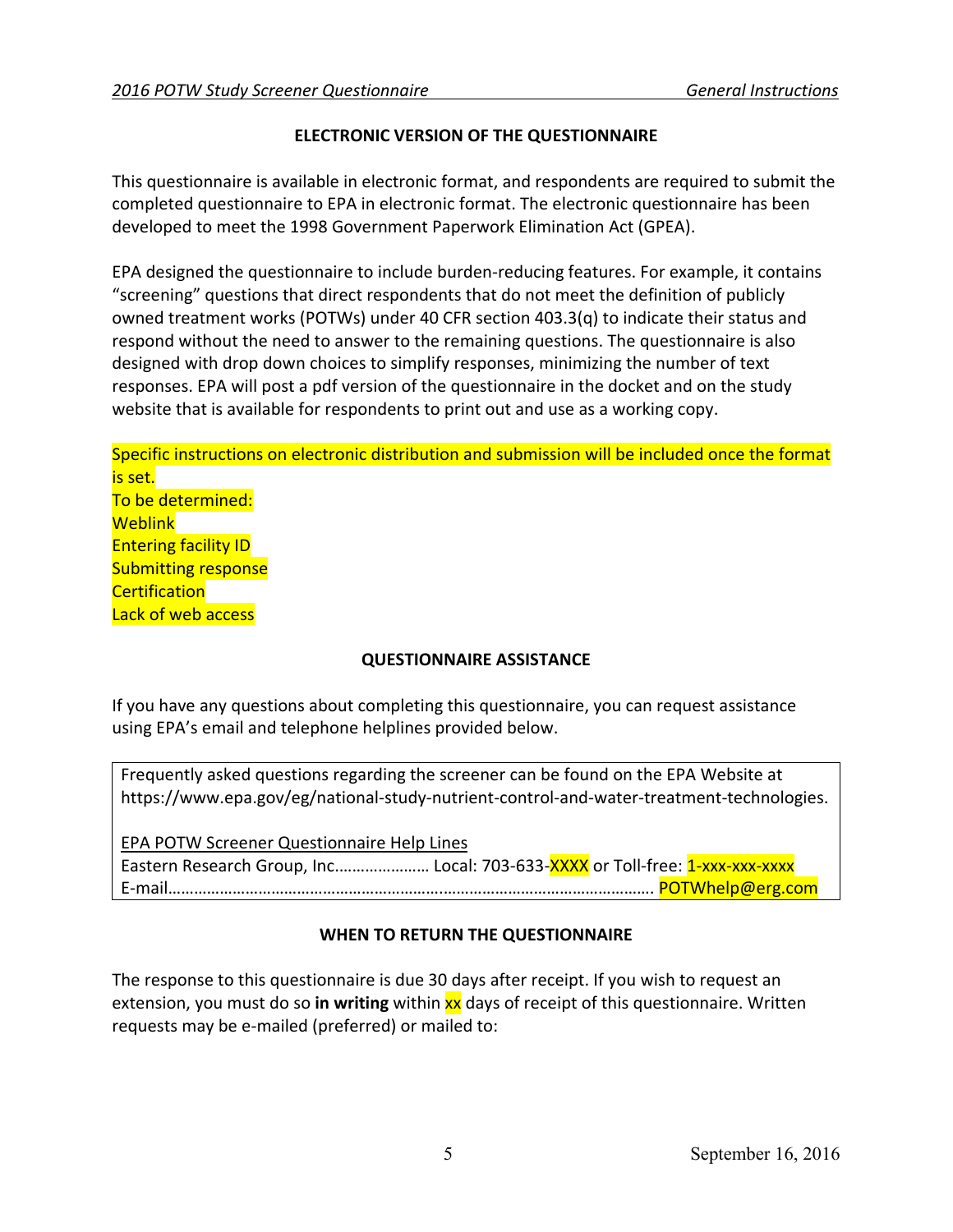USEPA Headquarters William Jefferson Clinton Building 1200 Pennsylvania Avenue, N. W. *Mail Code:* 4303T Paul Shriner Washington, DC 20460 *nutrient-removal-study@epa.gov* 

 to EPA does **not** alter the due date of your questionnaire unless and until EPA agrees to the Extension requests will be evaluated on a case-by-case basis. Submittal of an extension request extension and establishes a new date.

### **WHERE TO RETURN THE QUESTIONNAIRE**

[EPA intends to create an electronic web-based questionnaire to minimize burden. However, EPA also recognizes there may be cases where POTWs may lack electronic access and require a format that can be mailed to EPA. This text is intended to function as a placeholder for that situation, and more specific instructions will be given when the final questionnaire format is determined.]

After completing the questionnaire and certifying the information that it contains, use the enclosed mailing label to mail the completed questionnaire to:

U.S. Environmental Protection Agency POTW Study Screener Questionnaire c/o Eastern Research Group, Inc. 14555 Avion Parkway, Suite 200 Chantilly, VA 20151-1102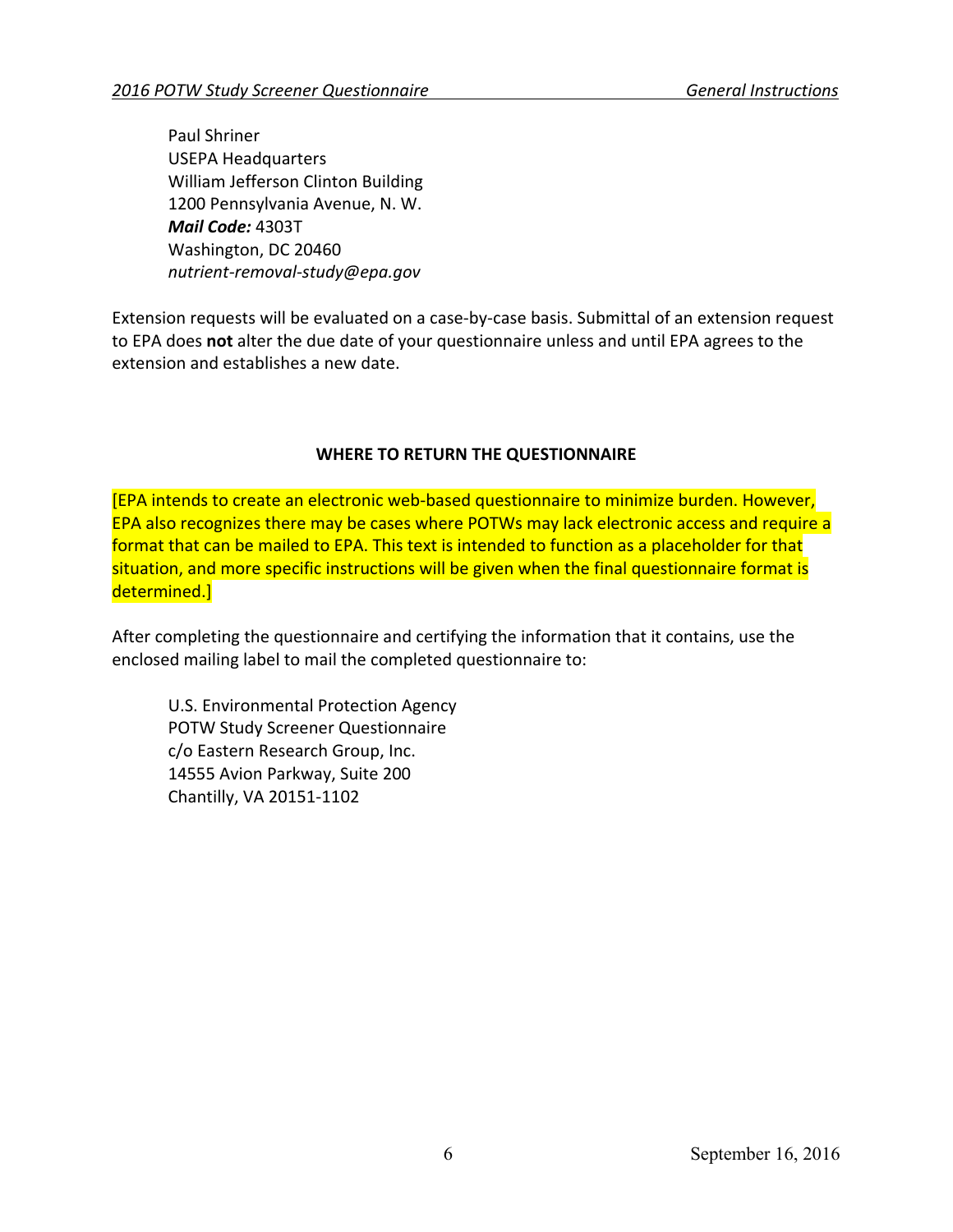### **CERTIFICATION STATEMENT**

The individual responsible for directing or supervising the preparation of the questionnaire must read and sign the Certification Statement listed below. The certifying official must be a responsible corporate official or his/her authorized representative.

### **Certification Statement**

*I certify under penalty of law that the attached questionnaire was prepared under my direction or supervision and that qualified personnel properly gathered and evaluated the information submitted. The information submitted is, to the best of my knowledge and belief, accurate and complete. In those cases, where we did not possess the requested information for questions applicable to our company, we provided best estimates. We have to the best of our ability indicated what we believe to be company confidential business information as defined under 40 CFR Part 2, Subpart B. We understand that we may be required at a later time to justify our claim in detail with respect to each item claimed confidential. I am aware that there are significant penalties for submitting false information, including the possibility of fines and imprisonment as explained in Section 308 of the Clean Water Act.* 

| Signature of Certifying Official    | Date                    |
|-------------------------------------|-------------------------|
| Printed Name of Certifying Official | <b>Telephone Number</b> |
| Title of Certifying Official        |                         |

Company Name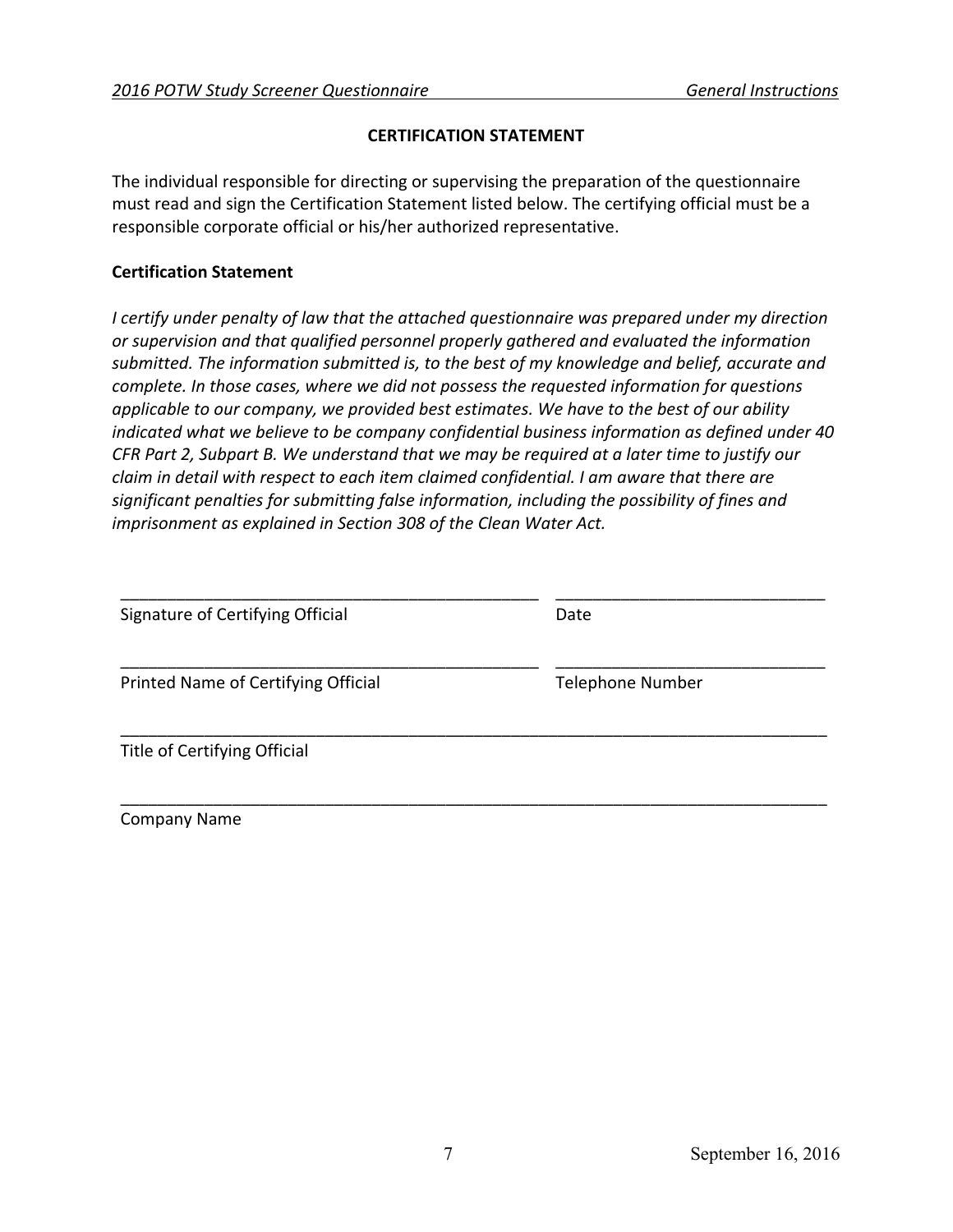### **ACRONYMS**

- BOD Biological Oxygen Demand
- CSO Combined Sewer Overflow
- CWA Clean Water Act
- FRS Facility Registry Services
- GPD Gallons per day
- MG Million gallons
- MGD Million gallons per day
- MS4 Municipal Separate Storm Sewer System
- NPDES National Pollutant Discharge Elimination System
- OMB Office of Management and Budget
- POTW Publicly Owned Treatment Works
- TKN Total Kjeldahl Nitrogen
- TSS Total Suspended Solids

# **GLOSSARY**

**Average Flow** – The average flow based on flow data from 2016.

 **Clean Water Act** – An act passed by the U.S. Congress to control water pollution. It was formerly referred to as the Federal Water Pollution Control Act of 1972 or Federal Water Pollution Control Act Amendments of 1972 (P.L. 92-500), 33 U.S.C. 1251 et. seq., as amended by P.L. 96-483; P.L. 97-117; P.L. 95-217, 97-117, 97-440, and 100-04. *[CWA §503.9]* 

 **Combined Sewer System** – A wastewater collection system, owned by a state or municipality, which conveys sanitary wastewaters (domestic, commercial, and industrial wastewaters) and stormwater through a single-pipe system to a publicly owned treatment works (POTW) treatment plant.

 **Combined Sewer Overflow (CSO)** – A combined sewer system designed to overflow during surface water at a point prior to the headworks of a publicly owned treatment works (POTW). precipitation events (e.g., rainfall or snowmelt) when collection system capacity is exceeded, resulting in a discharge of untreated wastewater from a combined sewer system directly to

 **Design Capacity Flow** – The maximum flow that the treatment works is capable by design to successfully process.

 **Domestic Sewage** – Waste and wastewater from humans or household operations that is discharged to or otherwise enters a treatment works. *[CWA §503.9]*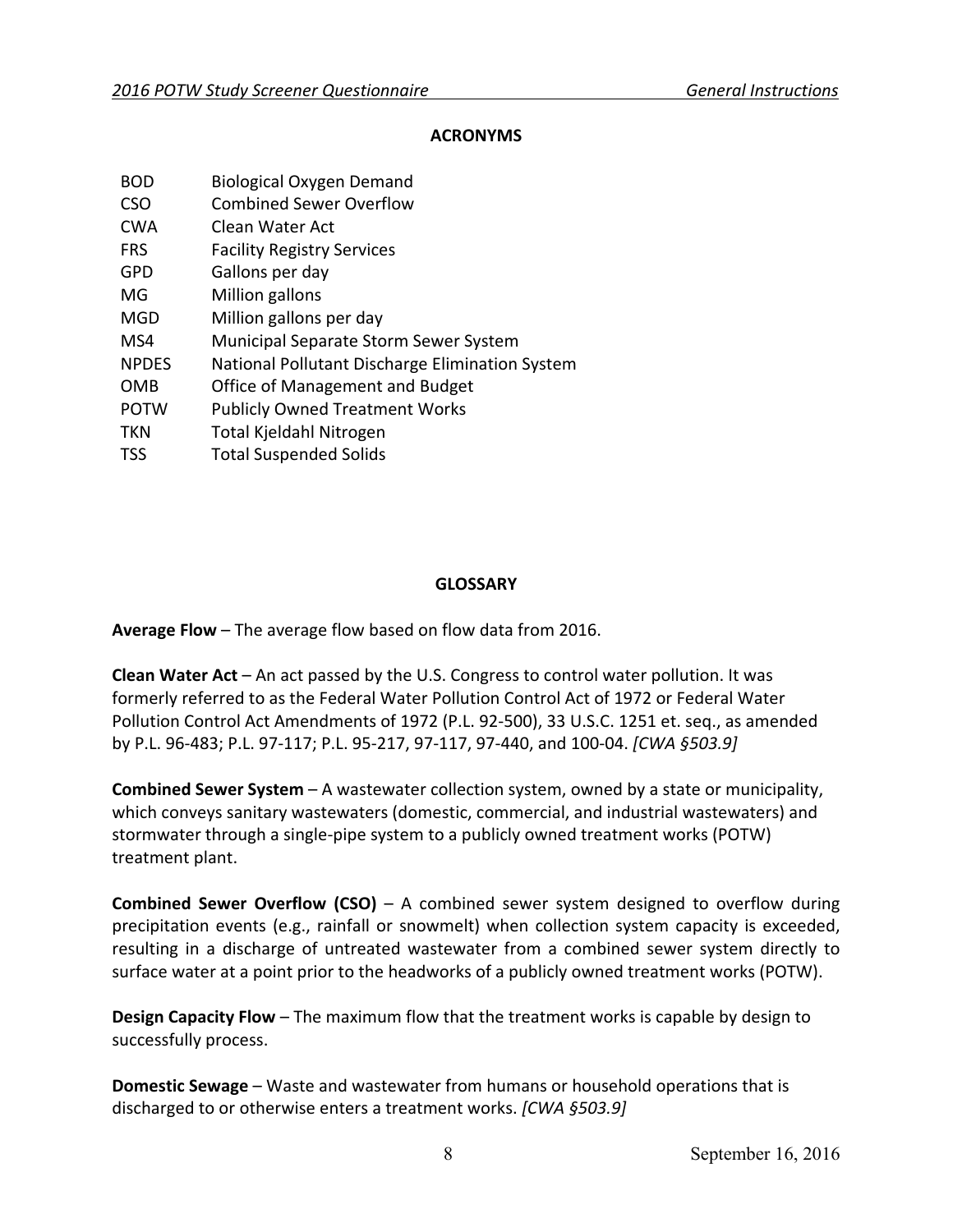**Facility Registry Services (FRS)** – A centrally managed database that identifies facilities, sites, or place subject to environmental regulations or of environmental interest. The FRS provides Internet access to a single integrated source of comprehensive (air, water, and waste) environmental information about those facilities, sites, or places.

 **Headworks —** The point at which wastewater enters a wastewater treatment plant. The headworks may consist of bar screens, comminuters, a wet well, or pumps.

**Infiltration** – Stormwater and groundwater that enter a sewer system through such means as defective pipes, pipe joints, connections, or manholes. Excludes inflow.

**Inflow** – Water, other than wastewater, that enters a sewer system from sources such as roof leaders, cellar drains, yard drains, area drains, foundation drains, drains from springs and swampy areas, manhole covers, cross sections between storm drains and sanitary sewers, catch basins, cooling towers, storm waters, surface runoff, street wash waters, or other drainage. Excludes infiltration.

**Municipality** – A city, town, borough, county, parish, district, association, or other public body created by or pursuant to State law and having jurisdiction over disposal of sewage, or an Indian tribe or an authorized Indian tribal organization, or a designated and approved management agency under section 208 of the CWA. *[modified from CWA §502(4)]* 

 **National Pollutant Discharge Elimination System (NPDES)** – The national program for issuing, modifying, revoking and reissuing, terminating, monitoring, and enforcing permits, and imposing and enforcing pretreatment requirements under Sections 307, 318, 402, and 405 of the Clean Water Act. The Clean Water Act prohibits anybody from discharging pollutants through a point source into a water of the United States unless they have a NPDES permit.

 generally applied to all forms of nitrogen and phosphorus in wastewater. **Nutrient** – Any substance assimilated by living things that promotes growth. The term is

**Optimization** — An activity that results in an improvement in the nutrient removal of an existing treatment works without requiring significant infrastructure upgrades.

 **Peak Flow —** The average of the peak flows sustained for a period of one hour.

 **Post-consumer food —** Food waste that enters the sewage stream.

 organization. **Publicly Owned Treatment Works** – A treatment works, as defined by Section 212 of the Clean Water Act and at 40 CFR section 403.3(q), that is owned by a State, municipality, or tribal

 **Separate Sewer System** – A wastewater collection system, owned by a state or municipality, that is specifically designed to collect and convey only sanitary wastewater (domestic sewage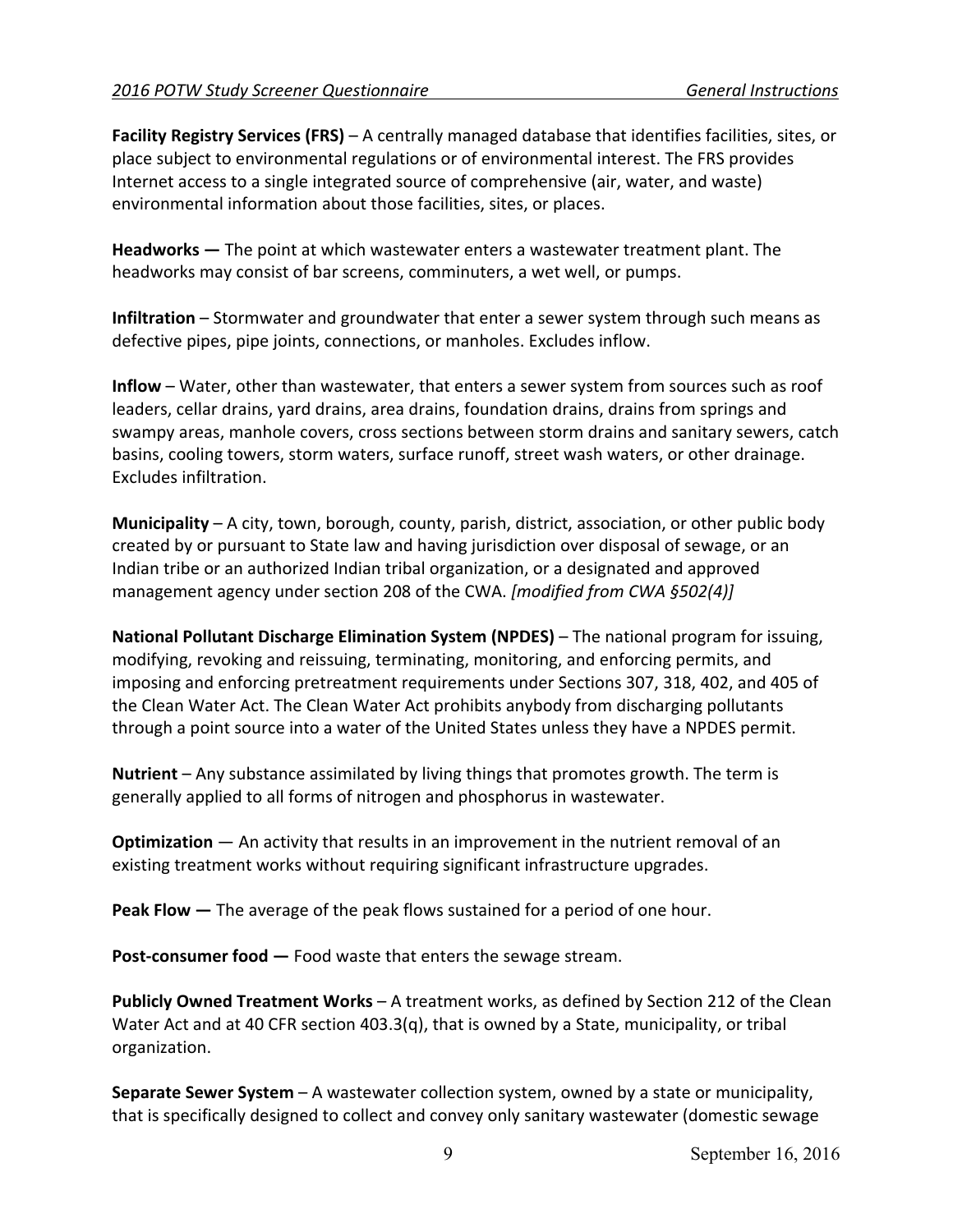from homes as well as industrial and commercial wastewater). In such systems, stormwater is conveyed through an additional set of pipes.

**Septage** – Also known as septic tank sludge, septage is the liquid or solid material removed from a septic tank cesspool, portable toilet, type III marine sanitation device, or a similar system. Septage is pumped out of a septic tank or onsite sewage facility with a vacuum truck and may be transported to, and discharged directly into a NPDES permitted publicly owned treatment works (POTW), a storage/treatment facility specifically designed for the storage/treatment of domestic septage and "restaurant" grease (animal/vegetable only), or it may be land applied.

**State** – A State, the District of Columbia, the Commonwealth of Puerto Rico, the U.S. Virgin Islands, Guam, American Samoa, the Commonwealth of the Northern Mariana Islands, and the Trust Territory of the Pacific Islands. *[source: CWA §502(3)]* 

**Stormwater** – Rainwater or melted snow that runs off the treatment works' property.

**Treatment System —** The portion of the treatment works which is designed to provide treatment (including recycling and reclamation) of municipal sewage and industrial waste. *[modified from 40 CFR §403.3(r)]* 

**Treatment System Effluent** – The treated wastewater produced by a treatment system.

 **Treatment Works** – Devices and systems used in the storage, treatment, recycling and reclamation of municipal sewage. It also includes sewers, pipes and other conveyances only if they convey wastewater to a treatment plant. *[modified from 40 CFR §403.3(q)]* 

 **Wet Weather System —** A system through which flow is diverted past portions of the treatment works during wet weather events.

**Wet Weather System Effluent** — The wastewater effluent produced by a wet weather system.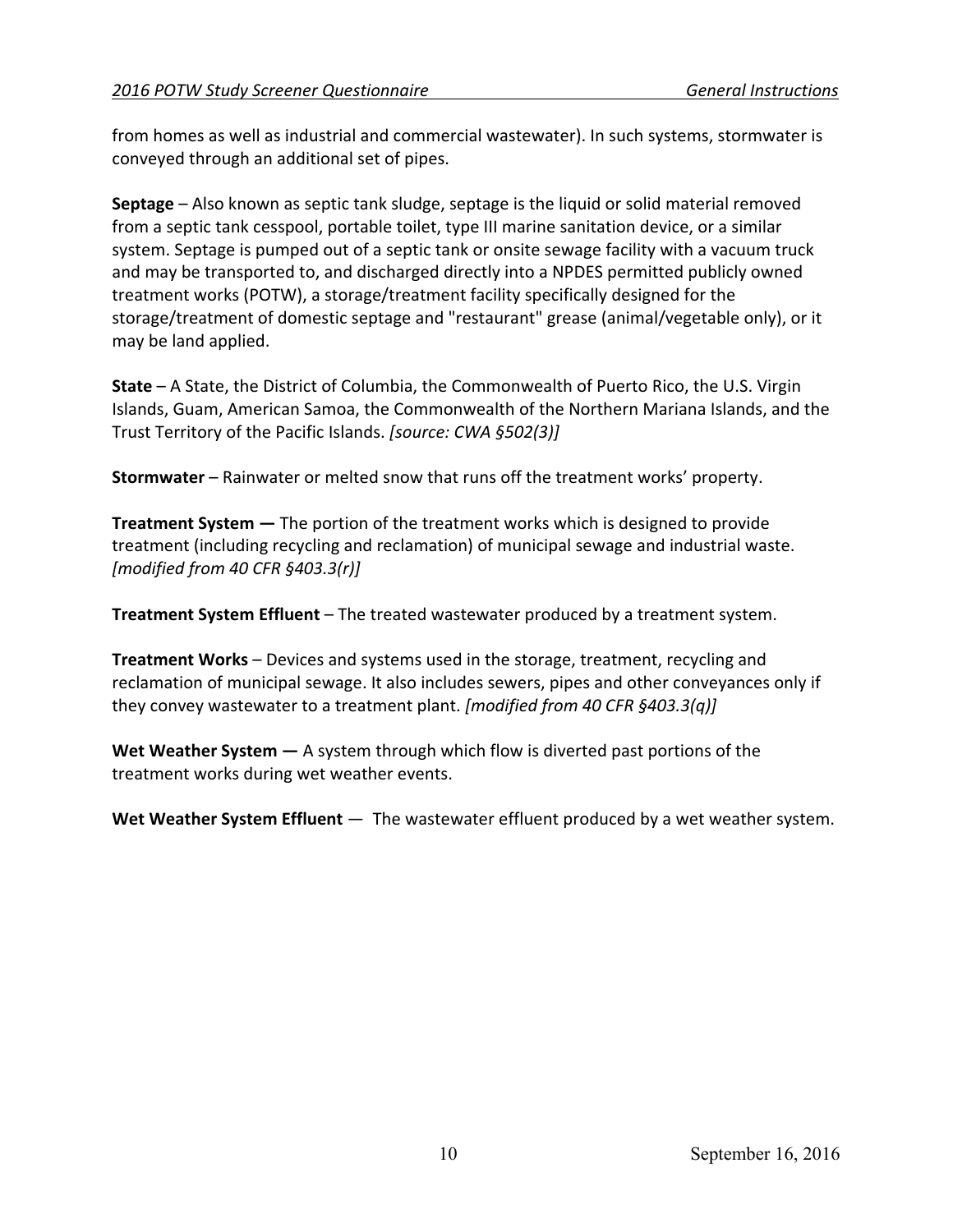### **INSTRUCTIONS FOR COMPLETING THE QUESTIONNAIRE**

**Read all instructions.** 

 **Definitions of key terms are defined in the GLOSSARY on p. X and acronyms and measurement units are defined in the ACRONYMS list on p. X.** 

treatment works (see **COMPLETION OF THE QUESTIONNAIRE** on p. <mark>X</mark> for clarification), enter from the cover letter is '234' enter '234-1' as the Plant ID for the additional treatment works. included.] **Enter the Plant ID located in the cover letter received from EPA to initiate the questionnaire.** If you received too few questionnaires for your facility with multiple questionnaire response for the missing questionnaire using the Plant ID located in the cover letter received from EPA, adding '-1' to initiate the questionnaire. For example, if the Plant ID [Pending the final questionnaire format and distribution, further instructions will be

**Mark applicable responses for each question.** Fill in the appropriate response(s) to each question. Answer the questions in sequence. Depending on your responses to certain questions, automated features within the form may skip questions determined to not be applicable to you, or may request more detailed information about those responses.

**Best engineering estimates.** EPA is not requiring you to perform non-routine tests or measurements solely for the purpose of responding to this questionnaire. In the event exact data or information are not available, provide responses using your best professional judgement.

Pay close attention to the measurement units requested (e.g., MGD). Measurement units are defined in the acronyms list at the end of these instructions. Report answers in the units that are specified.

 information is not representative of normal operations and why. **Provide any necessary notes or comments in the Remarks section at the end of the questionnaire.** Operations are expected to fluctuate, but note in the Remarks section if any

**Questions?** If you have questions about completing this questionnaire, see the section entitled **QUESTIONNAIRE ASSISTANCE**.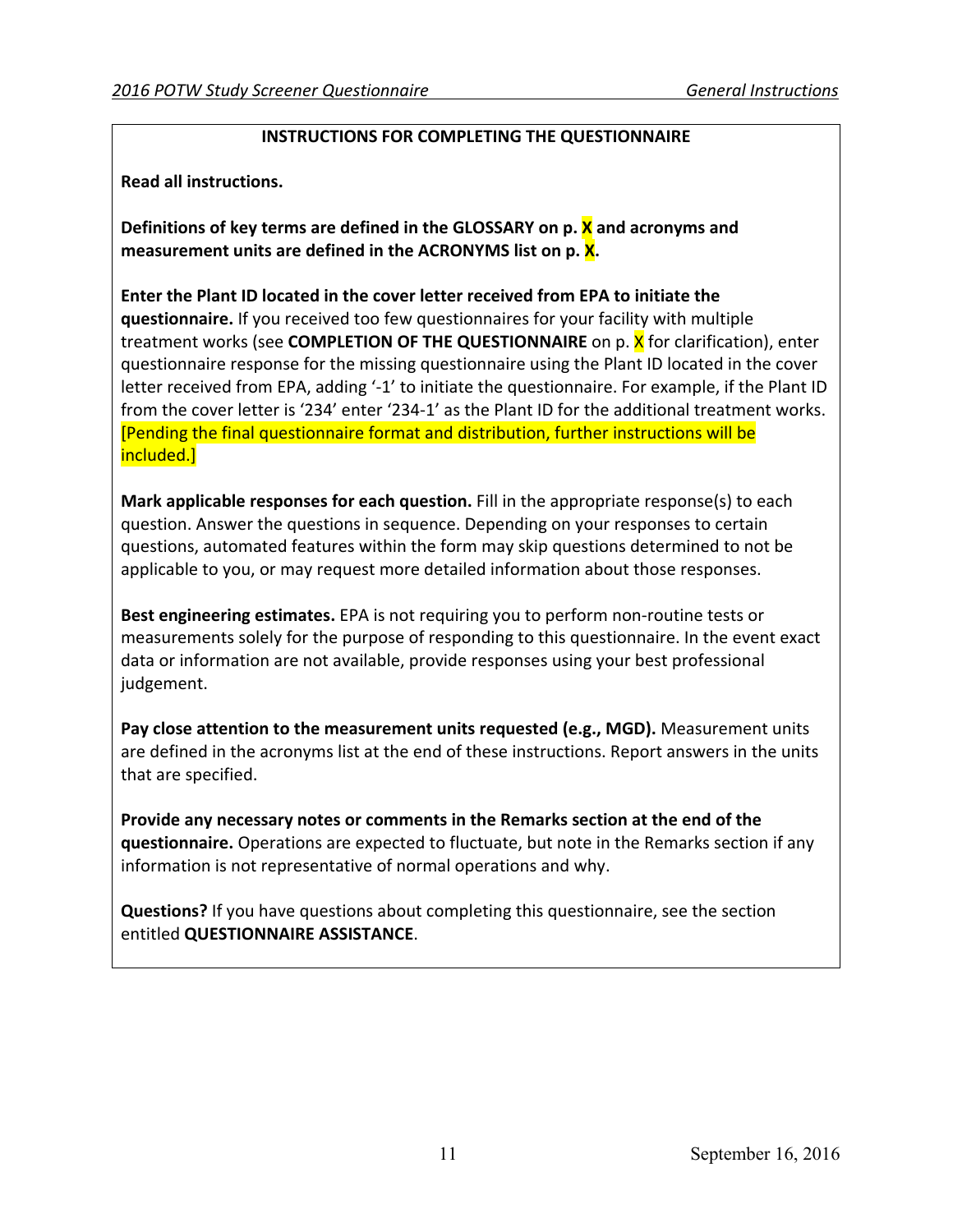

# **2016 POTW STUDY**

# **SCREENER QUESTIONNAIRE**

**OMB Control No. XXXX-XXXX** Approval Expires **XX/XX/XXXX** 

Plant ID:  $XYZ-01$ 

### **DUE DATE: within 30 days of receipt. EPA requests information for calendar year 2016.**

YOUR RESPONSE IS REQUIRED BY LAW. Title 33, United States Code, requires businesses and other organizations that receive this questionnaire to answer the questions and submit the completed questionnaire to the U.S. Environmental Protection Agency.

# **Section A ELIGIBILITY CONFIRMATION**

- **1.** Is this facility a treatment works used in the storage, treatment, recycling, and reclamation of municipal sewage? What's This?<sup>[1](#page-11-0)</sup> [NOTE: The 'What's This?' feature allows the respondent to receive additional information by hovering their cursor over the 'What's This?' link. For this draft, the 'What's This?' text is included in the footnotes.
	- Yes  $\Box$
	- ☐ No
	- $\Box$ Duplicate questionnaire What's This?<sup>2</sup>

[NOTE: If answer to Q1 is 'Yes', sub-routine will proceed to Q2. If answer to Q1 is 'No', sub-routine will present this facility type question and end survey activity. If answer to Q1 is 'Duplicate Questionnaire', sub-routine will end survey activity.]

Which of the following do you operate? Check all that apply.

- ☐ Municipal Separate Storm Sewer System (MS4)
- ☐ Combined Sewer Overflow (CSO) Only
- ☐ Stormwater/Industrial Stormwater System
- ☐ Septic System
- ☐ Drinking Water Treatment Plant
- ☐ Collection System
- ☐ Other- *Enter a brief description of the facility type*:



# **IF YOU ANSWERED NO OR DUPLICATE QUESTIONNAIRE TO QUESTION 1, DO NOT COMPLETE THE REMAINDER OF THIS QUESTIONNAIRE.**

<span id="page-11-0"></span>Ī sewage. It also includes sewers, pipes and other conveyances only if they convey wastewater to a treatment plant.  *[modified from 40 CFR §403.3(q)]* <sup>1</sup>Treatment works means devices and systems used in the storage, treatment, recycling and reclamation of municipal

<span id="page-11-1"></span><sup>&</sup>lt;sup>2</sup>If you received multiple questionnaires for the same treatment works, identify duplicate questionnaire(s) by selecting the 'Duplicate questionnaire' opt-out response to Question 1.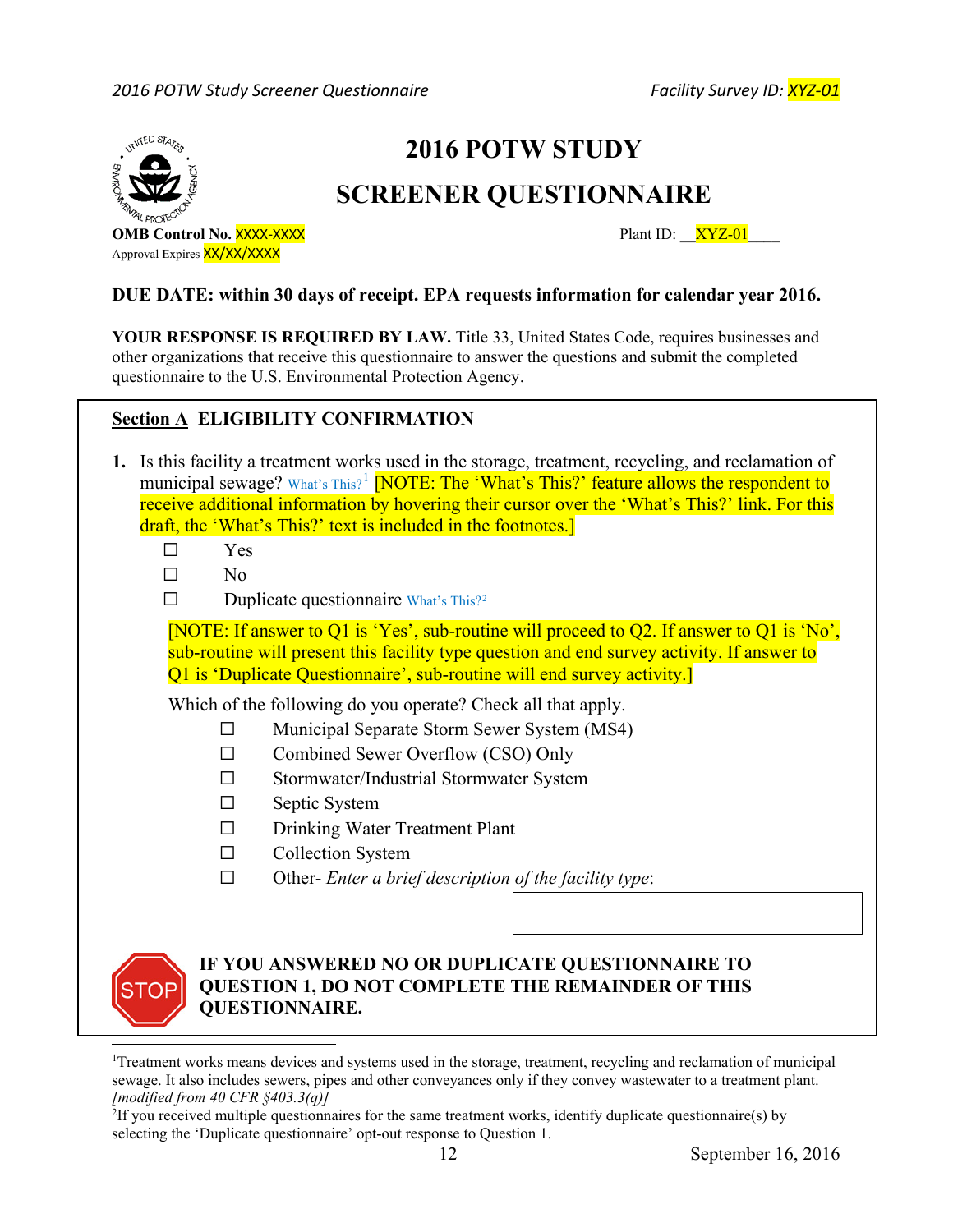<u>.</u>

<span id="page-12-0"></span>

| that apply.       | 2. Which of the following describes the ownership type of your treatment works? Check all                                                                  |
|-------------------|------------------------------------------------------------------------------------------------------------------------------------------------------------|
| $\Box$            | Publicly owned (owned by a State, municipality or tribal organization What's This? <sup>3</sup> )                                                          |
| $\perp$           | Privately owned (owned by a private individual or organization)                                                                                            |
|                   | Federally owned (owned by the U.S. federal government)                                                                                                     |
|                   | IF YOU DID NOT ANSWER PUBLICLY OWNED TO QUESTION 2,<br>DO NOT COMPLETE THE REMAINDER OF THIS QUESTIONNAIRE.                                                |
|                   | 3. Is your treatment works physically capable of directly discharging treatment system effluent<br>to a surface water?                                     |
| $\vert \ \ \vert$ | Yes                                                                                                                                                        |
|                   | No                                                                                                                                                         |
|                   | [NOTE: If answer to Q3 is 'No', sub-routine will present this discharge type question and<br>end survey activity.]                                         |
|                   | Which of the following alternate discharge or disposal methods is your treatment works<br>using to manage treatment system effluent? Check all that apply. |
|                   | Discharge to another POTW What's This? - Enter mailing address:                                                                                            |
|                   | [NOTE: If answer to discharge type question is 'Discharge to another POTW', sub-<br>routine will present this facility identification question.]           |
|                   | (required)<br>Facility name:                                                                                                                               |
|                   | Street:                                                                                                                                                    |
|                   | City:                                                                                                                                                      |
|                   | State:                                                                                                                                                     |
|                   | Zip Code:<br>(5-digit zip or zip-4 digits)                                                                                                                 |
|                   | FRS ID:                                                                                                                                                    |
|                   | NPDES <sub>ID:</sub>                                                                                                                                       |
|                   |                                                                                                                                                            |

<span id="page-12-1"></span> Columbia, the Commonwealth of Puerto Rico, the Virgin Islands, Guam, American Samoa, the Commonwealth of the Northern Mariana Islands, and the Trust Territory of the Pacific Islands. *[source: CWA §502(3)]* Municipality means a city, town, borough, county, parish, district, association, or other public body created by or pursuant to State law and having jurisdiction over disposal of sewage, or an Indian tribe or an authorized Indian tribal organization, or a designated and approved management agency under section 1288 of this title. *[modified from CWA §502(4)]*  3 Publicly owned means owned by a State, municipality, or tribal organization. State means a State, the District of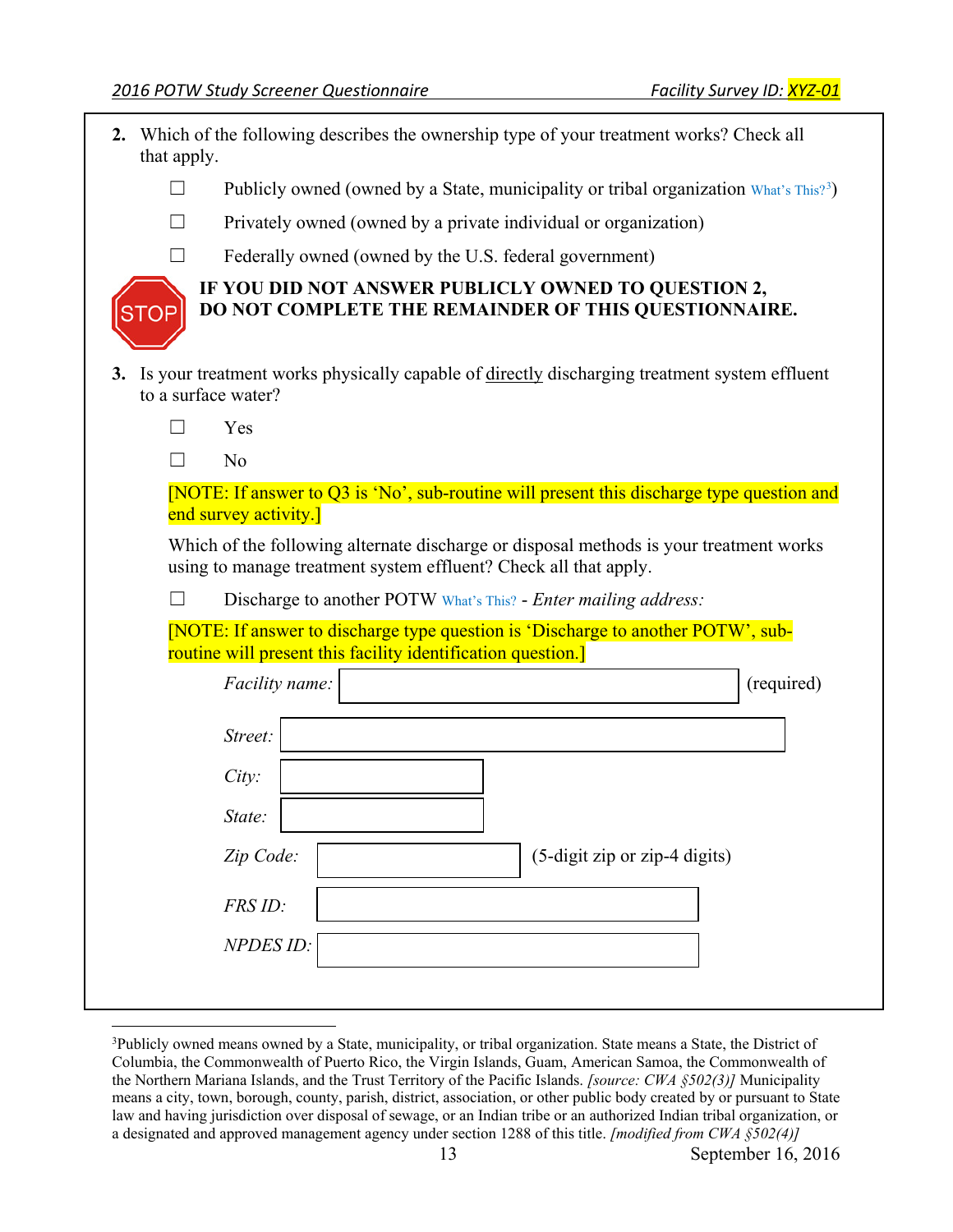$\Box$ Discharge to a non-publicly owned treatment works (e.g., privately or federally owned)

 $\Box$ 100% reuse

 $\Box$ **Evaporation** 

 $\Box$ Other disposal method (e.g., underground injection, groundwater recharge, land application)

 **IF YOU DID NOT ANSWER YES TO QUESTION 3, DO NOT COMPLETE THE REMAINDER OF THIS QUESTIONNAIRE.** 

# **Section B POTW IDENTIFICATION**

**4.** Is the facility name shown in your questionnaire cover letter received from EPA correct?

|    |                | Yes                                                                                                                    |
|----|----------------|------------------------------------------------------------------------------------------------------------------------|
|    |                | $No$ – Enter facility name:                                                                                            |
|    |                | 5. Is the mailing address shown in your questionnaire cover letter correct?                                            |
|    |                | Yes                                                                                                                    |
|    |                | No - Enter mailing address:                                                                                            |
|    |                | Street:                                                                                                                |
|    |                | City:                                                                                                                  |
|    |                | State:                                                                                                                 |
|    |                | Zip Code:<br>(5-digit zip or zip-4 digits)                                                                             |
| 6. |                | Is the mailing address shown in your questionnaire cover letter the same as the treatment<br>works' physical location? |
|    | $\blacksquare$ | Yes                                                                                                                    |
|    |                | $No$ – Enter physical location:                                                                                        |
|    |                | Street:                                                                                                                |
|    |                | City:                                                                                                                  |
|    |                | State:                                                                                                                 |
|    |                | Zip Code:<br>(5-digit zip or zip-4 digits)                                                                             |
|    |                | <b>OR</b>                                                                                                              |
|    |                | $000^{\circ}00'00.0"$<br>$000^{\circ}00'00.0"$<br>Latitude:<br>Longitude:                                              |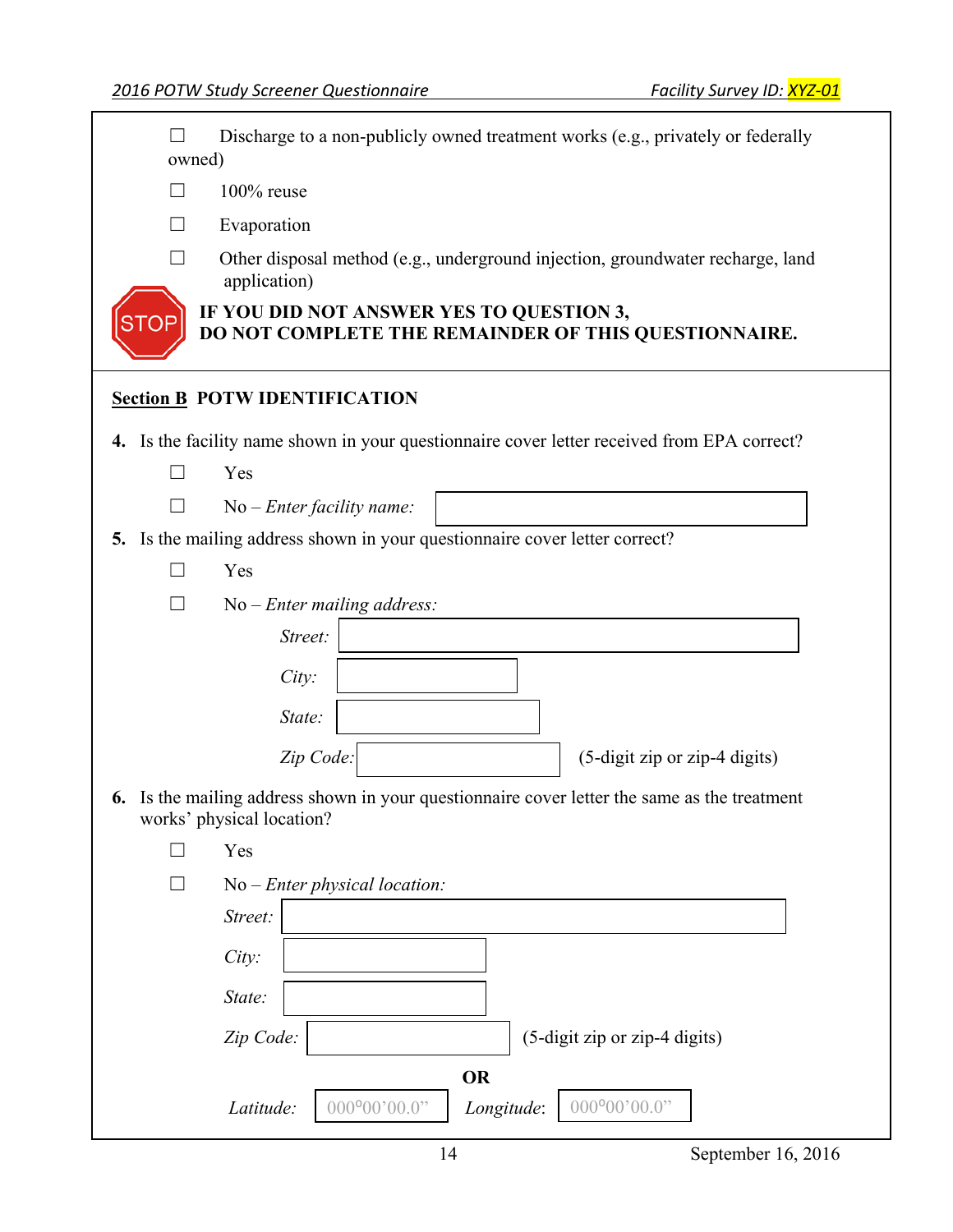-

| 7. If we have any questions about your response, whom may we contact?                                                                        |
|----------------------------------------------------------------------------------------------------------------------------------------------|
| Name:                                                                                                                                        |
| Street:                                                                                                                                      |
| City:                                                                                                                                        |
| State:                                                                                                                                       |
| Zip Code:<br>(5-digit zip or zip-4 digits)                                                                                                   |
| Phone:                                                                                                                                       |
| e-Mail:<br>@<br>٠                                                                                                                            |
| 8. What is the Facility Registry Service (FRS) ID associated with this treatment works? What's<br>This? $4$                                  |
| FRS ID:                                                                                                                                      |
| 9. What is the National Pollutant Discharge Elimination System (NPDES) ID associated with<br>this treatment works? What's This? <sup>5</sup> |
| Do not have a NPDES permit<br>$\blacksquare$                                                                                                 |
| NPDES <sub>ID:</sub>                                                                                                                         |
|                                                                                                                                              |
|                                                                                                                                              |
|                                                                                                                                              |

<span id="page-14-1"></span><span id="page-14-0"></span> to environmental regulations or of environmental interest. The FRS provides Internet access to a single integrated source of comprehensive (air, water, and waste) environmental information about those facilities, sites, or places. <sup>5</sup>The National Pollutant Discharge Elimination System (NPDES) is the national program for issuing, modifying, revoking and reissuing, terminating, monitoring and enforcing permits, and imposing and enforcing pretreatment requirements under Sections 307, 318, 402, and 405 of the Clean Water Act. The Clean Water Act prohibits anybody from discharging pollutants through a point source into a water of the United States unless they have a <sup>4</sup>The Facility Registry Services (FRS) is a centrally managed database that identifies facilities, sites or places subject NPDES permit.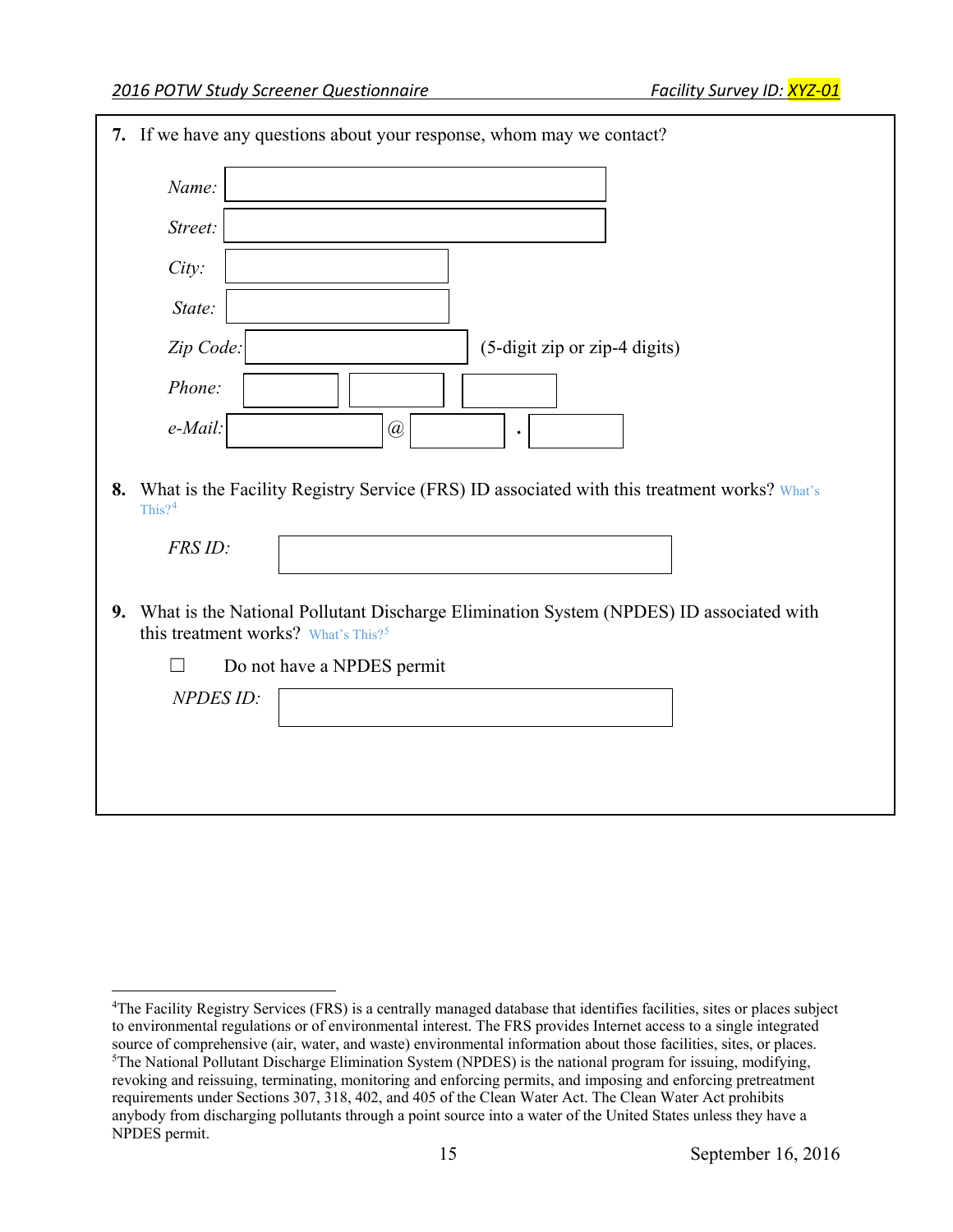| <b>Section C POTW OPERATIONS AND TREATMENT CHARACTERISTICS</b>                                                                                                                          |  |  |  |
|-----------------------------------------------------------------------------------------------------------------------------------------------------------------------------------------|--|--|--|
| 10. Which of the following best describes the maximum population served by your treatment<br>works at any time in 2016? Check the most applicable.                                      |  |  |  |
| $< 1,000$ individuals<br>ΓI                                                                                                                                                             |  |  |  |
| $1,000 - 5,000$ individuals                                                                                                                                                             |  |  |  |
| $5,000 - 10,000$ individuals<br>$\mathsf{L}$                                                                                                                                            |  |  |  |
| $10,000 - 50,000$ individuals<br>$\Box$                                                                                                                                                 |  |  |  |
| $50,000 - 100,000$ individuals<br>$\Box$                                                                                                                                                |  |  |  |
| $100,000 - 300,000$ individuals<br>$\mathsf{L}$                                                                                                                                         |  |  |  |
| $300,000 - 1,000,000$ individuals                                                                                                                                                       |  |  |  |
| $> 1,000,000$ individuals<br>$\mathsf{L}$                                                                                                                                               |  |  |  |
| [NOTE: Regardless of answer to Q10, sub-routine will present this seasonal variation<br>question.]                                                                                      |  |  |  |
| Does the population served vary seasonally by more than 50% (e.g., college town,<br>vacation resort, snowbird destination)?                                                             |  |  |  |
| $\Box$<br>Yes                                                                                                                                                                           |  |  |  |
| N <sub>o</sub><br>$\Box$                                                                                                                                                                |  |  |  |
| 11. What are the design capacity, average daily and respective peak flows (MGD) of your<br>treatment works in 2016? Do not include additional capacity used for primary treatment only. |  |  |  |
| Design Capacity Flow: What's This? <sup>6</sup><br>Peak Flow:<br><b>MGD</b><br><b>MGD</b><br>Daily:<br>What's This? <sup>7</sup>                                                        |  |  |  |
| Average Flow: What's This? <sup>8</sup><br>Peak Flow:<br><b>MGD</b><br><b>MGD</b><br>Daily:<br>What's This? <sup>7</sup>                                                                |  |  |  |
|                                                                                                                                                                                         |  |  |  |

<span id="page-15-0"></span>-

<span id="page-15-1"></span><sup>&</sup>lt;sup>6</sup>Design Capacity Flow: This is the maximum flow that the treatment works is capable by design to successfully process.

<span id="page-15-2"></span> 7 Peak Flow: The average of the peak flows sustained for a period of one hour.

<span id="page-15-3"></span><sup>&</sup>lt;sup>8</sup> Average Flow: The average flow based on flow data from 2016.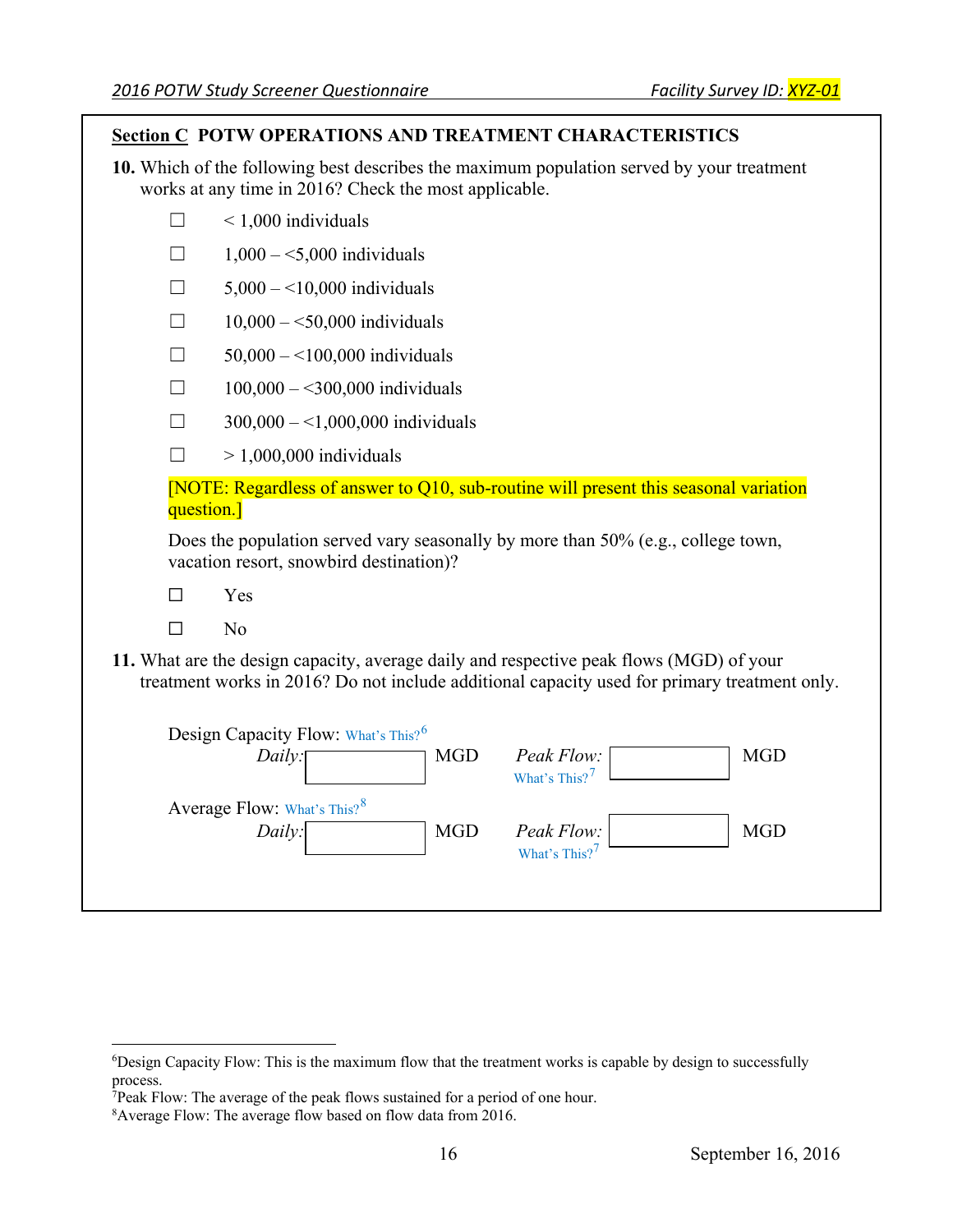**12.** Indicate in Table 1 what percentage of the wastewater treated at your treatment works during Table 1. Estimate using best professional judgement. The sum of all responses should equal 100%. Please enter zero (0) if no contribution was received from a particular source. dry weather was from each of the following sources in 2016. All values should be entered in

 Please note that the category of 'septage' is intended to cover septic tank sludge which is pumped out and may be transported to and discharged directly into the treatment works. It should be accounted for separately from collected residential, commercial, and industrial wastewater.

| <b>Type of</b><br>Contribution | <b>Percentage of Treated</b><br>Wastewater |
|--------------------------------|--------------------------------------------|
| Residential                    | $\%$                                       |
| Commercial                     |                                            |
| Industrial                     |                                            |
| Septage                        |                                            |
| ∩ther                          |                                            |

### **Table 1. Wastewater Contributions**

[NOTE: If the response to Q12 'Other' is  $>0$ , sub-routine will present this description question.

*Describe what comprises 'Other':* 

 [NOTE: If the response to Q12 'Industrial' is >0, sub-routine will present this contribution variation question.]

Do industrial contributions vary over the course of the year by more than 25% (excluding diurnal fluctuations)?

☐ Yes

 $\Box$  $No$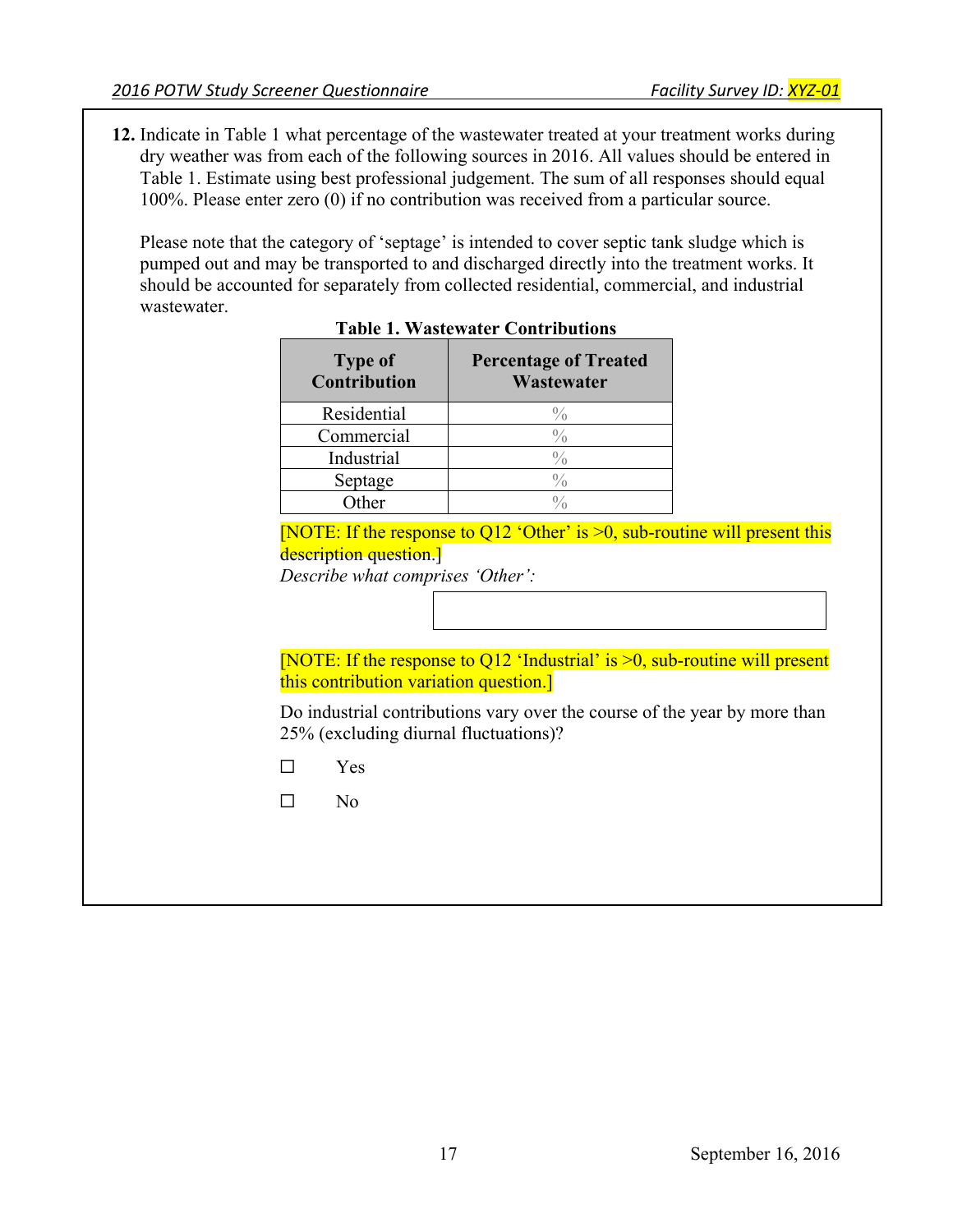should equal 100%. Please enter zero (0) if no contribution was received from a particular **13.** In 2016, which type of collection system(s) fed into the treatment works? Estimate percentages of contribution using best professional judgement. The sum of all responses source.

| Separate sewer collection system     | $\frac{0}{0}$ |
|--------------------------------------|---------------|
| Combined sewer collection system:    | $\frac{0}{0}$ |
| Received from off-site (Septage):    | $\frac{0}{0}$ |
| Received from off-site (Industrial): | $\frac{0}{0}$ |
| Received from off-site (Other):      | $\frac{0}{0}$ |
| Total:                               |               |

- **14.** Did your treatment works receive wastewater from any of the following industrial/commercial sources in 2016? Check all that apply.
	- $\Box$  Airport deicing
	- $\Box$  Animal processing (e.g., meat processing, poultry processing, aquaculture)
	- ☐ Chemical manufacturing (e.g., organic and/or inorganic)
	- $\Box$  Dairy product manufacturing/processing (e.g., milk, cheese)
	- $\Box$  Fertilizer manufacturing

| Grain milling |  |
|---------------|--|
|               |  |

- $\Box$  Metals manufacturing and processing (e.g., electroplating, smelting, iron and steel)
- $\Box$  Non-animal food processing
- □ Petroleum refining
- $\Box$  Phosphate manufacturing
- □ Post-consumer food What's This?<sup>[9](#page-17-0)</sup>
- $\Box$  Pulp and paper manufacturing
- $\Box$  Steam electric power
- $\Box$  Oil and gas
- $\Box$  None of the above

<span id="page-17-0"></span><sup>&</sup>lt;u>.</u> <sup>9</sup> Post-consumer food is food waste that enters the sewage stream.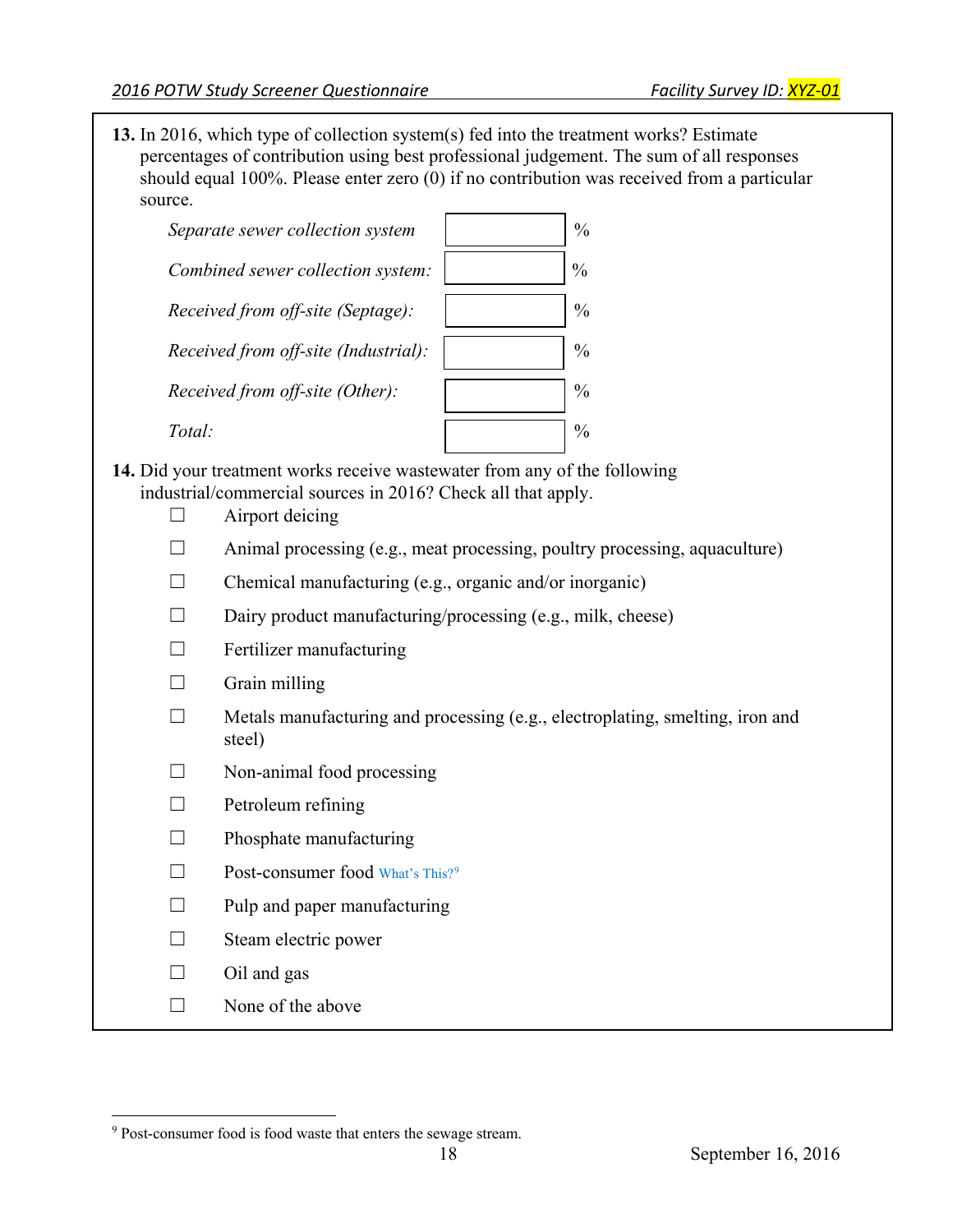$\overline{a}$ 

| 15. What is the estimated average daily inflow and infiltration to the treatment works?                                                                                                                                                                                                                                         |  |  |  |
|---------------------------------------------------------------------------------------------------------------------------------------------------------------------------------------------------------------------------------------------------------------------------------------------------------------------------------|--|--|--|
| Estimated Inflow What's This? <sup>10</sup>                                                                                                                                                                                                                                                                                     |  |  |  |
| $\Box$ GPD or $\Box$ MGD<br>Average Daily Inflow:                                                                                                                                                                                                                                                                               |  |  |  |
| Estimated Infiltration What's This? <sup>11</sup>                                                                                                                                                                                                                                                                               |  |  |  |
| Average Daily Infiltration:<br>$\Box$ GPD or $\Box$ MGD                                                                                                                                                                                                                                                                         |  |  |  |
| 16. Which of the following technologies are included in the treatment works? Check all that<br>apply.<br>Preliminary and/or primary treatment (e.g., grit removal, flow equalization)<br>⊔<br>Biological treatment - indicate which types of biological treatment technologies<br>$\Box$<br>are operated. Check all that apply. |  |  |  |
| [NOTE: If 'Biological treatment' is indicated, sub-routine will present these biological<br>unit process options.]                                                                                                                                                                                                              |  |  |  |
| Attached growth: Trickling filter system (e.g., trickling filter with any<br>$\Box$<br>media, activated biofilter)                                                                                                                                                                                                              |  |  |  |
| Attached growth: Other system (e.g., fixed-film reactor, fluidized-bed<br>$\Box$<br>bioreactor, fixed bed reactor)                                                                                                                                                                                                              |  |  |  |
| Combined suspended/attached growth systems (e.g., integrated fixed film<br>$\Box$<br>activated sludge, moving-bed biofilm reactor)                                                                                                                                                                                              |  |  |  |
| Suspended growth: Tank/reactor system (e.g., sequencing batch reactor,<br>$\Box$<br>activated sludge, oxidation ditch)                                                                                                                                                                                                          |  |  |  |
| Suspended growth: Natural wastewater treatment system (e.g., waste<br>$\Box$<br>stabilization pond, wetland, facultative lagoon).                                                                                                                                                                                               |  |  |  |
| [NOTE: If 'Suspended growth: Natural wastewater treatment system' is indicated,<br>sub-routine will present both simple or complex question and mechanical aeration<br>question.]                                                                                                                                               |  |  |  |
| Is your natural wastewater treatment system simple or complex? Check<br>the most applicable.                                                                                                                                                                                                                                    |  |  |  |
| Simple (single cell) aquatic system<br>□                                                                                                                                                                                                                                                                                        |  |  |  |
| Complex (multi-cell) aquatic system<br>П                                                                                                                                                                                                                                                                                        |  |  |  |
|                                                                                                                                                                                                                                                                                                                                 |  |  |  |

<span id="page-18-0"></span> yard drains, area drains, foundation drains, drains from springs and swampy areas, manhole covers, cross sections between storm drains and sanitary sewers, catch basins, cooling towers, storm waters, surface runoff, street wash waters or other drainage. Excludes infiltration. <sup>10</sup>Inflow is water, other than wastewater, that enters a sewer system from sources such as roof leaders, cellar drains,

<span id="page-18-1"></span><sup>&</sup>lt;sup>11</sup>Infiltration is stormwater and groundwater than enter a sewer system through such means as defective pipes, pipe joints, connections, or manholes. Excludes inflow.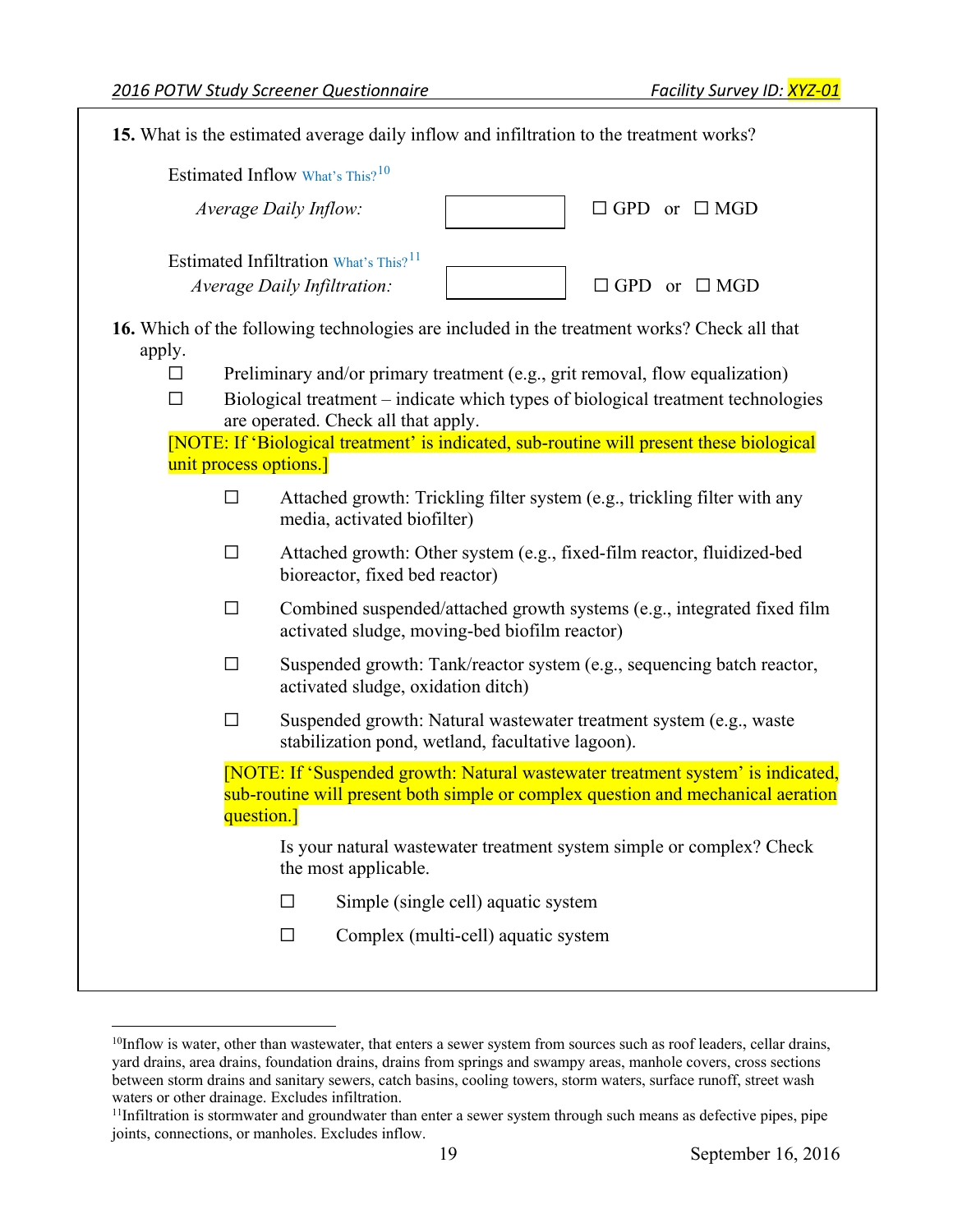Is any portion of your natural wastewater treatment system mechanically aerated at any time?

- $\Box$ Yes
- $\Box$  $No$

 ☐ Physical and/or chemical treatment – indicate which types of physical-chemical treatment technologies are operated for **nutrient removal**. Check all that apply. [NOTE: If 'Physical and/or chemical treatment' is indicated, sub-routine will present these physical and/or chemical unit process options.]

- $\Box$ Ammonia oxidation with chlorine (e.g., breakpoint chlorination)
- $\Box$  Ballasted flocculation
- ☐ Chemically-assisted clarification
- ☐ Chemical or advanced oxidation process
- $\Box$  Chemical phosphorous precipitation
- ☐ Denitrification filtration
- $\Box$  Gas stripping (e.g., ammonia stripping, air stripping)
- ☐ Ion exchange
- $\Box$  Media filtration, post-biological treatment (e.g., GAC, zeolite)
- ☐ Membrane treatment (e.g., reverse osmosis, ultrafiltration)
- $\Box$  Rapid or slow rate land treatment
- $\Box$  Sand filtration, post-biological treatment (e.g., rapid or slow sand filter)
- ☐ Other- *Enter a brief description of the facility type*:
- ☐ None of the above

**17.** What are the seasonal design temperatures of your treatment works?

 [NOTE: If checkbox for 'Unknown' is checked, sub-routine will not present this design temperature question to respondent and will proceed to Q18.]

| Winter: | $\Box$ <sup>0</sup> C                       | 0 <sub>E</sub><br>$\Box$ |
|---------|---------------------------------------------|--------------------------|
| Summer: | $\Box$ <sup>0</sup> C $\Box$ <sup>0</sup> F |                          |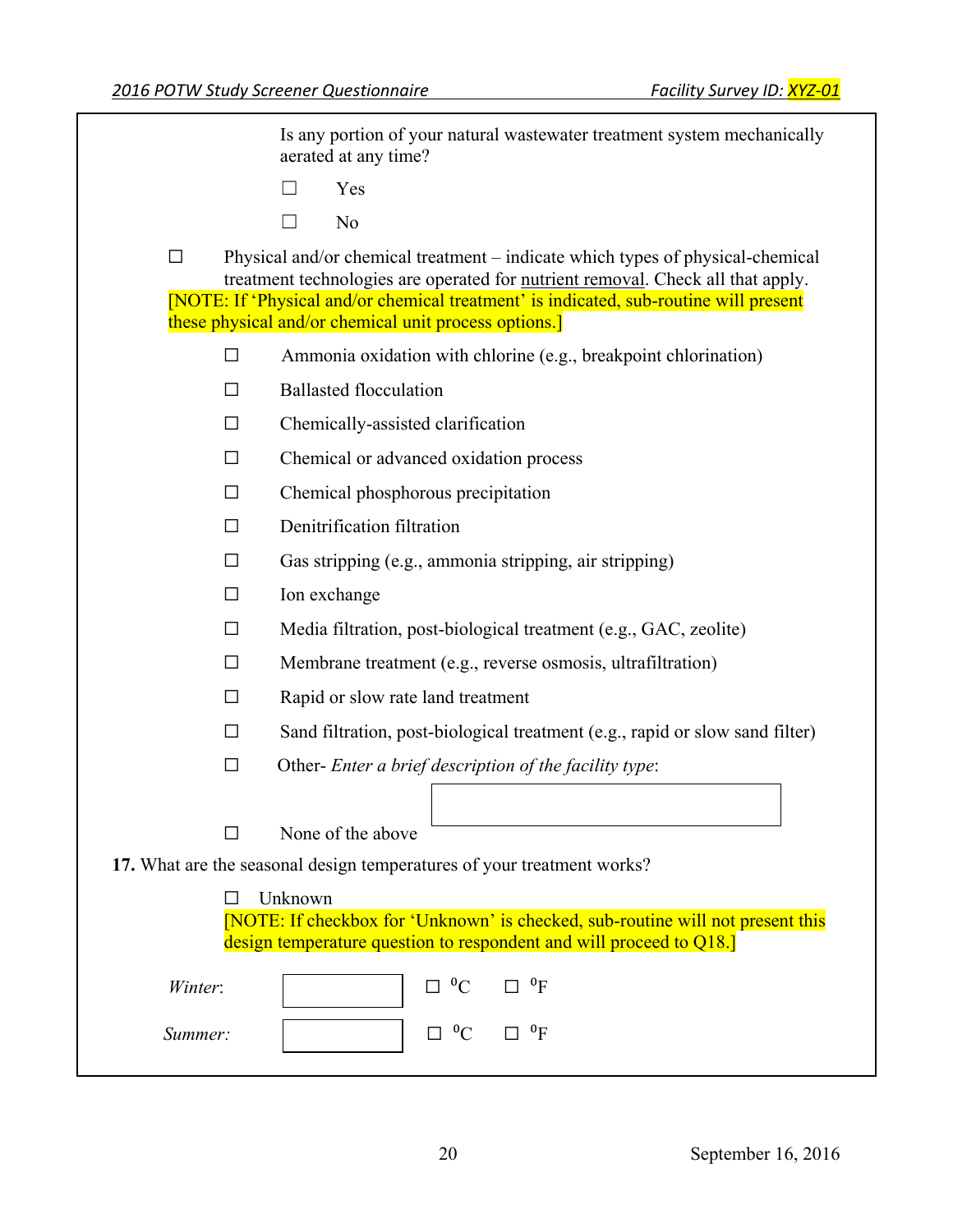**18.** Does your treatment works have the capability to be heated?

 $\Box$ Yes

 $\Box$ N<sub>o</sub>

 **19.** Indicate in Table 2 if your treatment works was designed to achieve, or now achieves through optimization, any of the following objectives.

| Objective                                                                                             | <b>Design</b>                                                                               | <b>Optimization</b> What's This? <sup>12</sup>                                                     |
|-------------------------------------------------------------------------------------------------------|---------------------------------------------------------------------------------------------|----------------------------------------------------------------------------------------------------|
| Nutrient removal                                                                                      | Nitrogen                                                                                    | Nitrogen                                                                                           |
| (Check all that                                                                                       | Phosphorus                                                                                  | Phosphorus                                                                                         |
| apply)                                                                                                | Not applicable                                                                              | Not applicable                                                                                     |
| Treatment system<br>effluent quality<br>(Check all that<br>apply)                                     | Total Nitrogen $\leq 8$ mg N/L<br>Total Phosphorous $\leq 1$ mg P/L<br>Not applicable       | Total Nitrogen $\leq 8$ mg N/L<br>Total Phosphorous $\leq 1$ mg P/L<br>Not applicable              |
| Organism growth<br>(Check all that<br>apply)                                                          | Nitrosonomas<br>Nitrobacter<br>Phosphate Accumulating<br>Organisms (PAOs)<br>Not applicable | <b>Nitrosonomas</b><br>Nitrobacter<br>Phosphate Accumulating<br>Organisms (PAOs)<br>Not applicable |
| Nutrient recovery                                                                                     | Yes                                                                                         | Yes                                                                                                |
| (e.g., struvite,<br>ammonia, nitrogen,<br>phosphorous,<br>potassium,<br>magnesium; check<br>only one) | N <sub>o</sub>                                                                              | N <sub>o</sub><br>$\vert \ \ \vert$                                                                |

#### **Table 2. Design and Operations Objectives**

 any capital upgrades or operational changes for (or resulted in) nutrient removal or energy efficiency (e.g., energy audit, energy optimization). Check all objectives that apply. **20.** Indicate in Table 3 if your treatment works has implemented, or is planning to implement,

### **Table 3. Historical and Future Changes**

| Action                           | Within the past 10 years | Within the next 3 years  |  |
|----------------------------------|--------------------------|--------------------------|--|
| Capital Upgrades (e.g., baffles) | $\Box$ Nutrient removal  | $\Box$ Nutrient removal  |  |
|                                  | $\Box$ Energy efficiency | $\Box$ Energy efficiency |  |
|                                  | $\Box$ Not applicable    | $\Box$ Not applicable    |  |
| Operational Changes (e.g.,       | $\Box$ Nutrient removal  | $\Box$ Nutrient removal  |  |
| adjusting residence time, change | $\Box$ Energy efficiency | $\Box$ Energy efficiency |  |
| to mechanical aeration)          | $\Box$ Not applicable    | $\Box$ Not applicable    |  |

<span id="page-20-0"></span> without requiring significant infrastructure upgrades. <sup>12</sup>Optimization: an activity that results in an improvement in the nutrient removal of an existing treatment works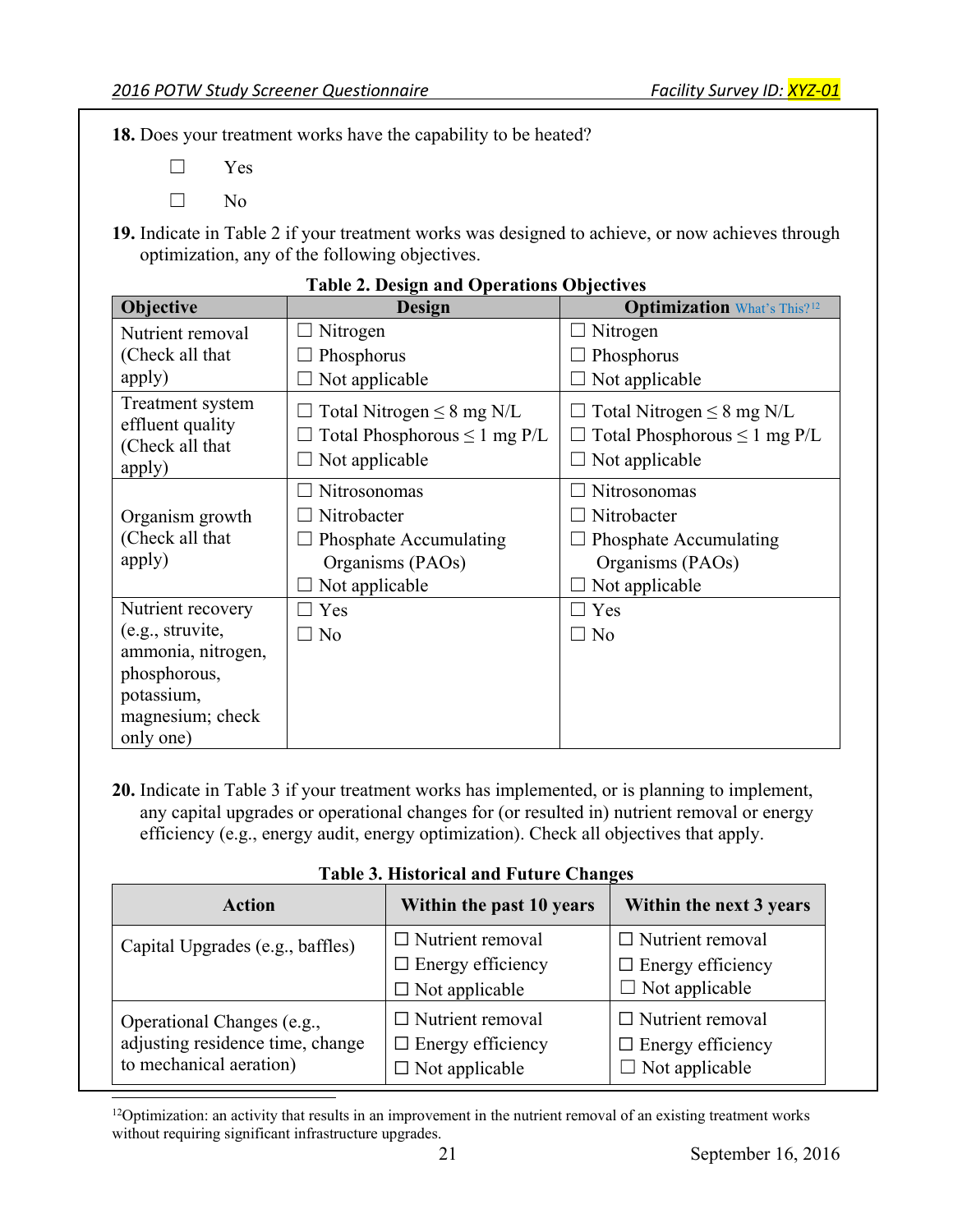- **21.** Does your treatment works have biochemical oxygen demand (BOD) and/or total suspended solids (TSS) percent removal provisions in its permit?
	- $\Box$ Yes
	- $\Box$  $No$
- system and/or wet weather system, provide the outfall ID (as identified on your NPDES **22.** For each outfall from your treatment works in 2016 that received effluent from a treatment permit), latitude and longitude of each outfall, number of days of discharge in 2016, and volumes and types of wastewater discharged.

All values should be entered into Table 4. Enter zero (0) for any wastewater types and days of discharge that are not applicable. If you do not have an outfall ID(s), please enter (XX) in its place.

[NOTE: If 'Do not have a NPDES permit' was indicated for Q9, sub-routine will skip Q22 and proceed directly to Q23.



|                                                                                                                                                                                                     |                                       |                            |                                                         | <b>Discharges in Calendar Year 2016</b>                                                                                                                |                                                     |                                               |
|-----------------------------------------------------------------------------------------------------------------------------------------------------------------------------------------------------|---------------------------------------|----------------------------|---------------------------------------------------------|--------------------------------------------------------------------------------------------------------------------------------------------------------|-----------------------------------------------------|-----------------------------------------------|
| <b>NPDES</b><br>Outfall<br>ID                                                                                                                                                                       | Latitude                              | Longitude                  | <b>Receiving</b><br><b>Surface Water</b><br><b>Name</b> | <b>Type of Wastewater</b>                                                                                                                              | <b>Total</b><br>Volume<br><b>Discharged</b><br>(MG) | Number of<br><b>Days</b><br><b>Discharged</b> |
|                                                                                                                                                                                                     | $000^000$ '0<br>$(1.0)$ <sup>22</sup> | $000^000'00.$<br>$()^{22}$ | Name 1, Name 2                                          | <b>Treated Effluent</b><br>What's This? $13$<br>Wet Weather System<br><b>Effluent What's</b><br>This? $14$<br>Stormwater What's<br>This? $15$<br>Total |                                                     |                                               |
| [NOTE: Upon completion of the first row of Table 4, sub-routine will present this additional<br>outfalls question.]<br>Do you have additional outfall IDs?<br>Yes<br>N <sub>o</sub><br>$\mathbf{L}$ |                                       |                            |                                                         |                                                                                                                                                        |                                                     |                                               |

# **Table 4. Outfall Identification**

<u>.</u>

<span id="page-21-0"></span><sup>&</sup>lt;sup>13</sup>Treated Effluent: the treated wastewater produced by a treatment system.

<span id="page-21-1"></span><sup>&</sup>lt;sup>14</sup>Wet Weather System Effluent: the wastewater effluent produced by a wet weather system.

<span id="page-21-2"></span><sup>&</sup>lt;sup>15</sup>Stormwater: rainwater or melted snow that runs off the treatment works' property.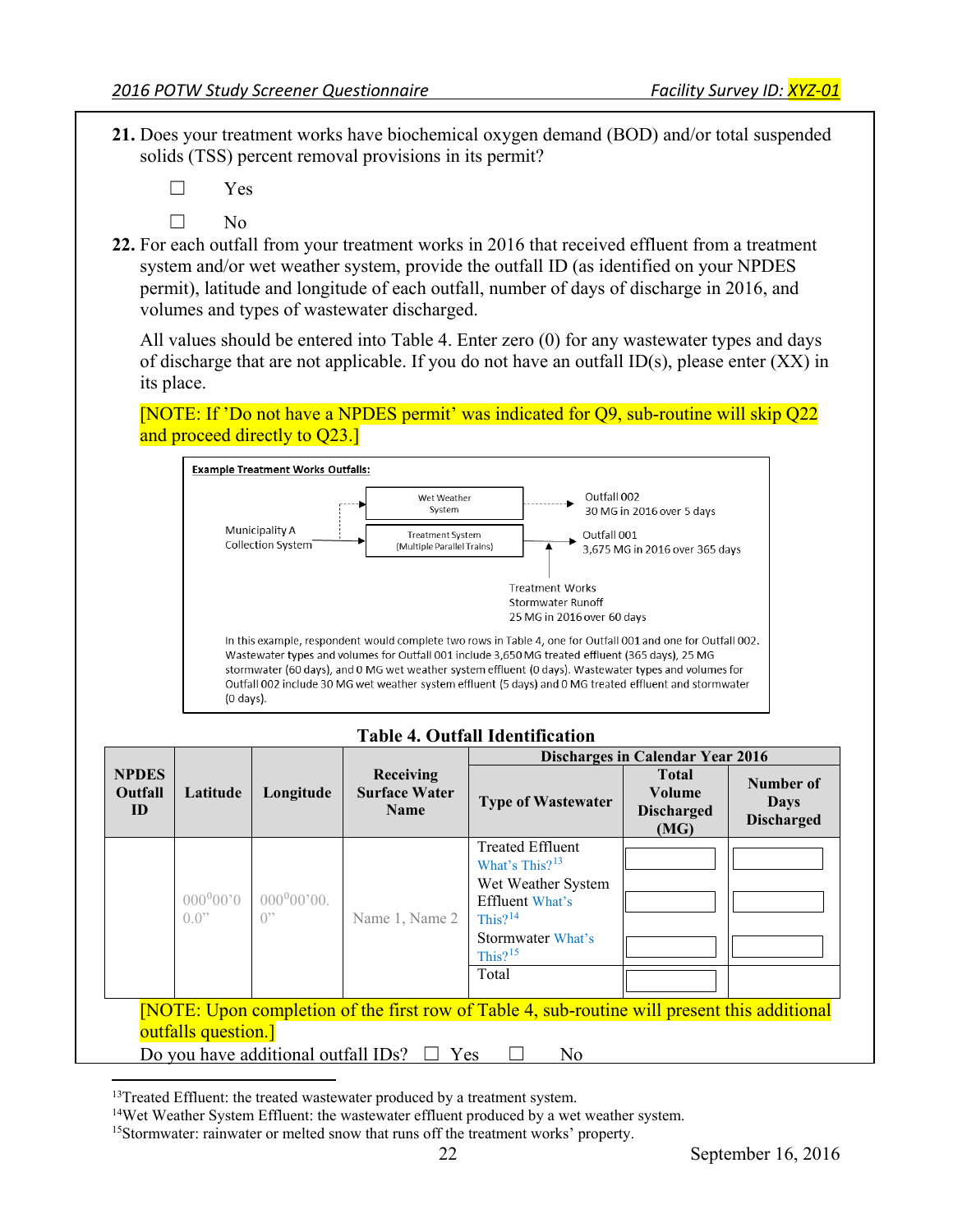**23.** Indicate in Table 5 if and where your treatment works monitors for ammonia. If your treatment works does not monitor for ammonia, please select 'No' for all responses.





 present only those columns within Table 6 that received a 'Yes' response in Table 5.] [NOTE: If any headworks, treatment system effluent, wet weather system effluent or outfall receive a 'Yes' response, sub-routine will present this average concentration question, and will

 What are the average concentrations of ammonia in the treatment works measured at any of the following locations for 2016? Select the range that best approximates the concentration of ammonia in Table 6.

| Table 6. Average 2010 Allillionia Concentrations |                                                                         |                                                                 |                                               |                                                                 |                                                        |
|--------------------------------------------------|-------------------------------------------------------------------------|-----------------------------------------------------------------|-----------------------------------------------|-----------------------------------------------------------------|--------------------------------------------------------|
|                                                  | <b>Average Concentration (mg/L)</b>                                     |                                                                 |                                               |                                                                 |                                                        |
| <b>Nutrient</b><br><b>Parameter</b>              | <b>Headworks</b><br>(untreated)                                         | <b>Treatment</b><br><b>System Effluent</b><br>(treated)<br>(B   | <b>Wet Weather</b><br><b>System Effluent</b>  | Outfall<br>(D)                                                  | <b>Units</b><br>Select the<br>most<br>applicable       |
| Ammonia                                          | $\rm < 20 \ mg/L$<br>$20 - 45$ mg/L<br>$45 - 75$ mg/L<br>$\geq$ 75 mg/L | $< 0.1$ mg/L<br>$0.1 - 1$ mg/L<br>$1 - 3$ mg/L<br>$\geq$ 3 mg/L | $<$ 3 mg/L<br>$3 - 45$ mg/L<br>$\geq$ 45 mg/L | $< 0.1$ mg/L<br>$0.1 - 1$ mg/L<br>$1 - 3$ mg/L<br>$\geq$ 3 mg/L | $NH3-N$<br>NH <sub>3</sub><br>$\overline{\phantom{a}}$ |
|                                                  |                                                                         |                                                                 |                                               |                                                                 |                                                        |

|  | Table 6. Average 2016 Ammonia Concentrations |  |
|--|----------------------------------------------|--|
|--|----------------------------------------------|--|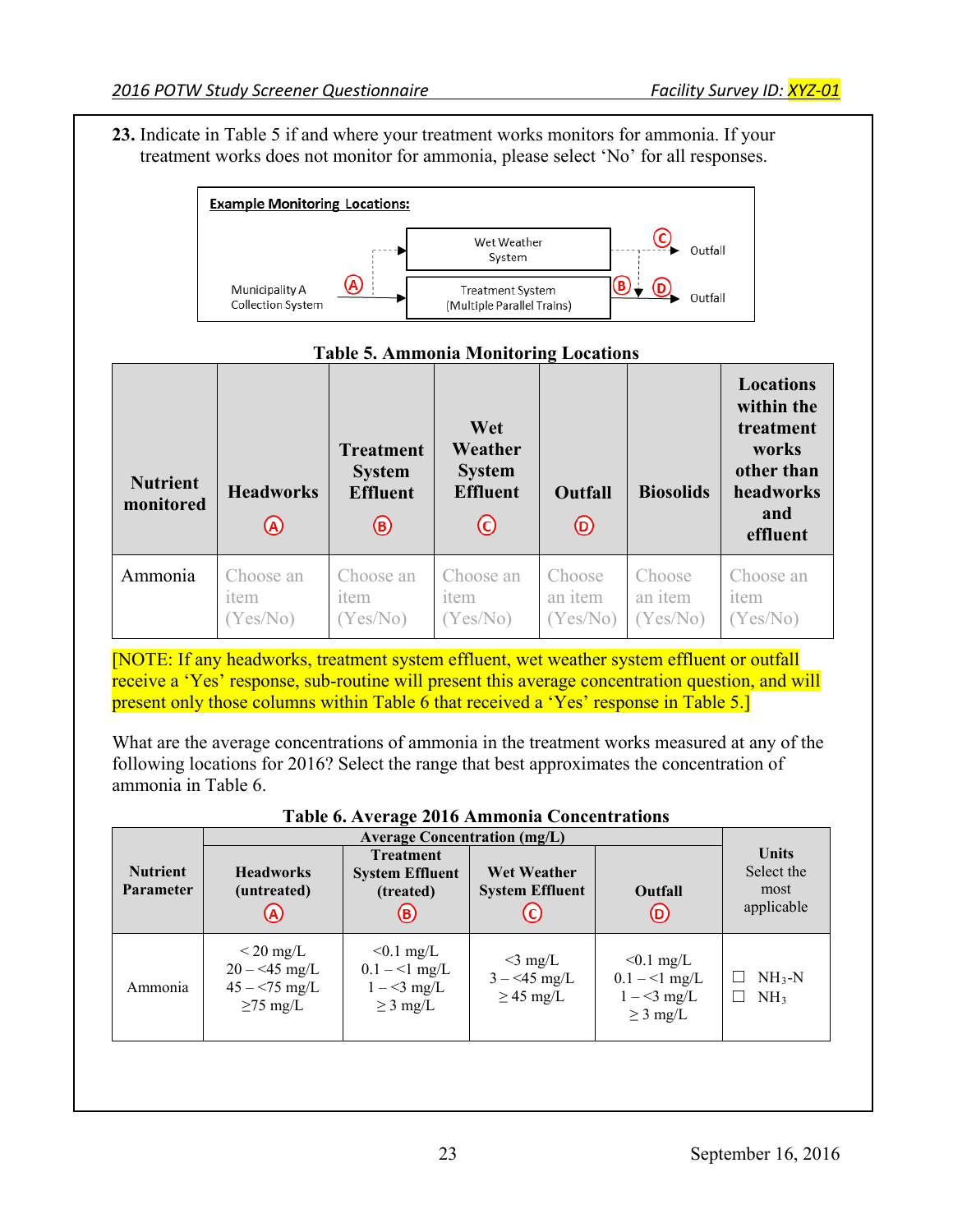**24.** Indicate in Table 7 if and where your treatment works monitors for nutrients other than ammonia. If your treatment works does not monitor for any of the additional nutrients, please select 'No' for all responses.



#### **Locations within the**  Wet  $\vert$  **treatment Treatment Weather works System System other than Nutrient monitored Headworks Effluent Effluent Outfall Biosolids headworks and**   $\circledR$  $\odot$  $\circledcirc$ **effluent**  Nitrogen Choose an Choose an Choose Choose Choose Choose an other than item an item an item an item item item ammonia (Yes/No) (Yes/No) (Yes/No) (Yes/No) (Yes/No) (Yes/No) Choose an Phosphorous | Choose an Choose Choose **Choose** Choose an item item an item an item an item item (Yes/No) (Yes/No) (Yes/No) (Yes/No) (Yes/No) (Yes/No)

# **Table 7. Nutrients Monitoring Locations**

 [NOTE: If any headworks, treatment system effluent, wet weather system effluent or outfall present only those columns within Table 8 that received a 'Yes' response in Table 7.] receive a 'Yes' response, sub-routine will present this average concentrations question, and will